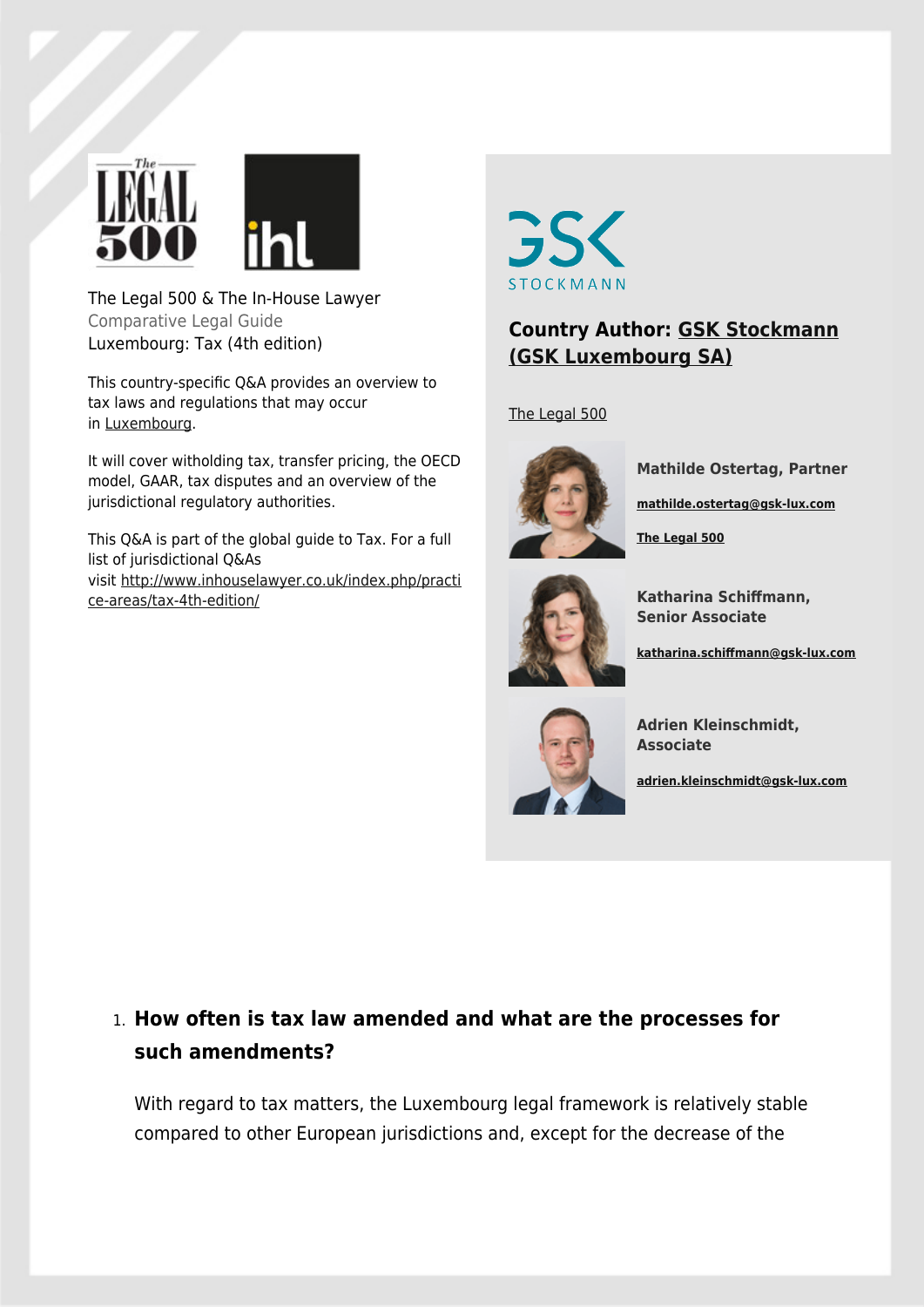corporate income tax rate over the past years, no material changes have been made to Luxembourg tax law. Since 2016 however, and due to the several European directives implementing the OECD BEPS action plan, Luxembourg has had to adapt its tax law to introduce or align certain rules, such as the interest deduction limitation rule, CFC rules, a general anti abuse rule, the exit tax, etc..

With regard to the legislative process, usually tax law amendments are embedded in the so called budget law. The budget law is submitted to the Luxembourg parliament in fall or winter of each year. Luxembourg laws may be submitted to the Parliament's vote either (i) by way of a draft bill issued by a member of the government or (ii) by a law proposal introduced by one or several members of Parliament. In both cases, the amendment is assigned to one or more parliamentary commission(s). Further, the bill is discussed and may be amended upon request of at least five members of the Parliament. During the parliamentary process, several professional organisations and the Council of State may produce comments, which are often taken into account in the final bill. The bill must be voted twice with a 3 month interval minimum by the Parliament. The second vote may be disregarded if the Council of State gives its approval. Following the approval of the Parliament and of the Council of State, the Grand Duke signs and passes the law which enters into force 3 days after its publication in the official gazette unless the law states otherwise.

## 2. **What are the principal procedural obligations of a taxpayer, that is, the maintenance of records over what period and how regularly must it file a return or accounts?**

Please see below the different procedural obligations and their deadlines summarized in a table:

Maintenance of records

**Kind of document Deadline Maintenance of records**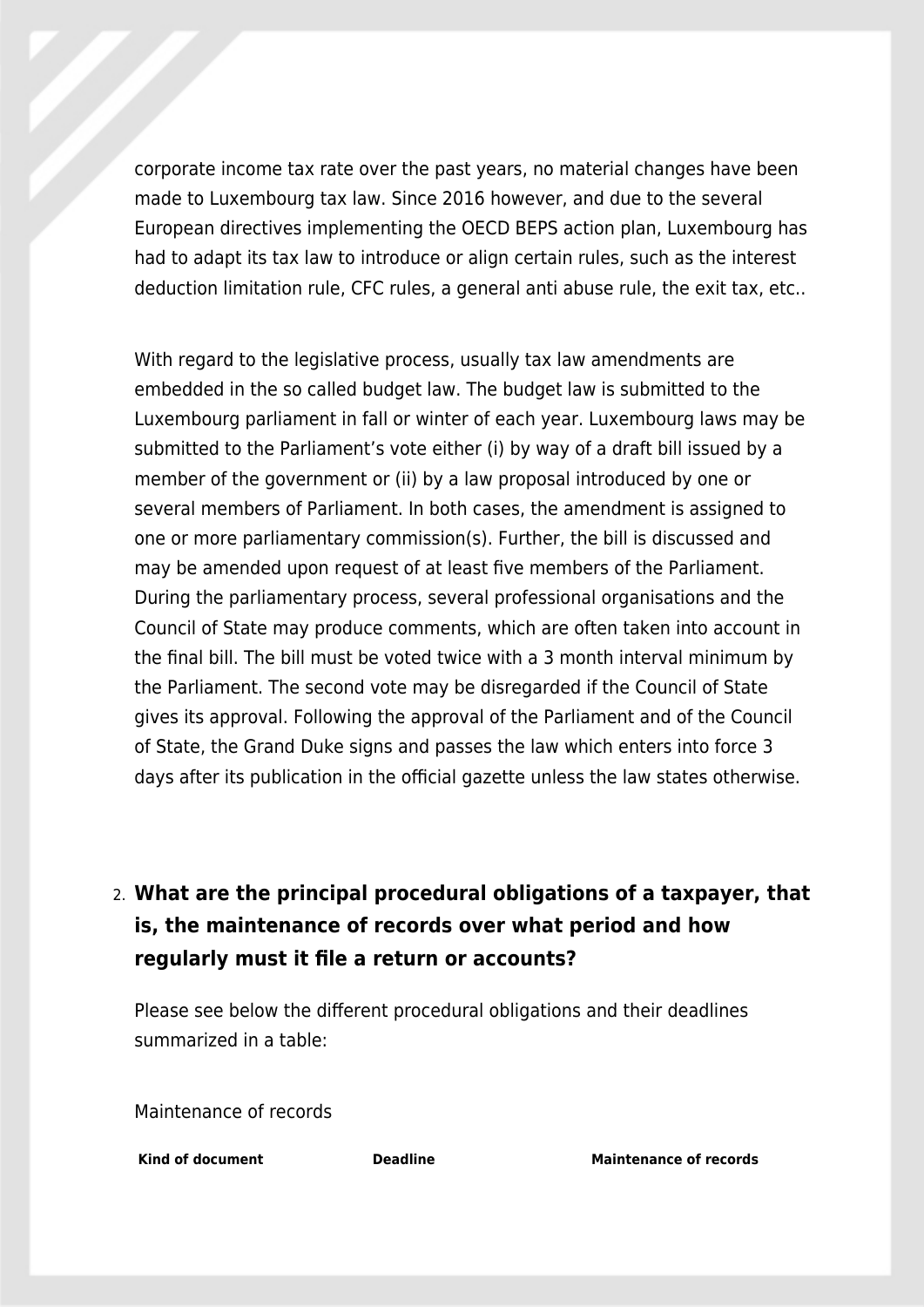| <b>Annual accounts:</b><br>To be approved and filed with<br>the Trade and Companies<br>Register (Registre de<br><b>Commerce et des Sociétés)</b> | Approval by the shareholders'<br>meeting or the partner's meeting<br>(if applicable)<br>within 6 months after the<br>end of the calendar year for<br>companies,<br>At the end of the financial<br>year for natural persons;<br>Filing with the RCS within 1<br>month after the approval | 10 years after the end of the<br>financial year |  |  |
|--------------------------------------------------------------------------------------------------------------------------------------------------|-----------------------------------------------------------------------------------------------------------------------------------------------------------------------------------------------------------------------------------------------------------------------------------------|-------------------------------------------------|--|--|
| Indirect taxes:<br>invoices and documents<br>relating to deliveries or<br>acquisitions of goods or<br>services<br><b>VAT summary statement:</b>  | To be filed before the $1st$ of<br>May of the year following the<br>taxable period<br>May be filed on a quarterly<br>basis if the quarterly amount is<br>below EUR 50,000                                                                                                               | 10 years after the end of the<br>financial year |  |  |
| <b>Direct taxes:</b>                                                                                                                             |                                                                                                                                                                                                                                                                                         |                                                 |  |  |
| Annexes to the tax retuns                                                                                                                        | To be filed with the tax return<br>(see below)                                                                                                                                                                                                                                          | 10 years after the end of the<br>financial year |  |  |

### Taxes

| <b>Taxes</b>                                       | Taxpayer                                                                                                                 | <b>Relevant tax</b><br>authority                               | <b>Deadlines</b>                                                                                 | <b>Frequency</b> |
|----------------------------------------------------|--------------------------------------------------------------------------------------------------------------------------|----------------------------------------------------------------|--------------------------------------------------------------------------------------------------|------------------|
|                                                    | -Natural persons                                                                                                         |                                                                |                                                                                                  |                  |
| Personal<br>income tax                             | -Partnerships                                                                                                            | Administration des<br>Contributions<br>Directes ( <b>ACD</b> ) | Before the 31st of March of<br>the following calendar year                                       | yearly           |
|                                                    | -Sole proprietorships                                                                                                    |                                                                |                                                                                                  |                  |
| Corporate<br>income tax                            | Capital companies                                                                                                        | <b>ACD</b>                                                     | Before the 31 <sup>st</sup> of March of<br>the following financial year                          | yearly           |
| <b>Municipal</b><br>business tax<br>proprietorship | Capital<br>$\overline{\phantom{a}}$<br>companies<br>Partnerships and<br>$\overline{\phantom{0}}$<br>sole proprietorships | ACD                                                            | Before the 31 <sup>st</sup> of March,<br>together with the corporate Yearly<br>income tax return |                  |
| Net wealth tax                                     | Capital<br>companies                                                                                                     | <b>ACD</b>                                                     | Before the 31 <sup>st</sup> of March of<br>the current year.                                     | yearly           |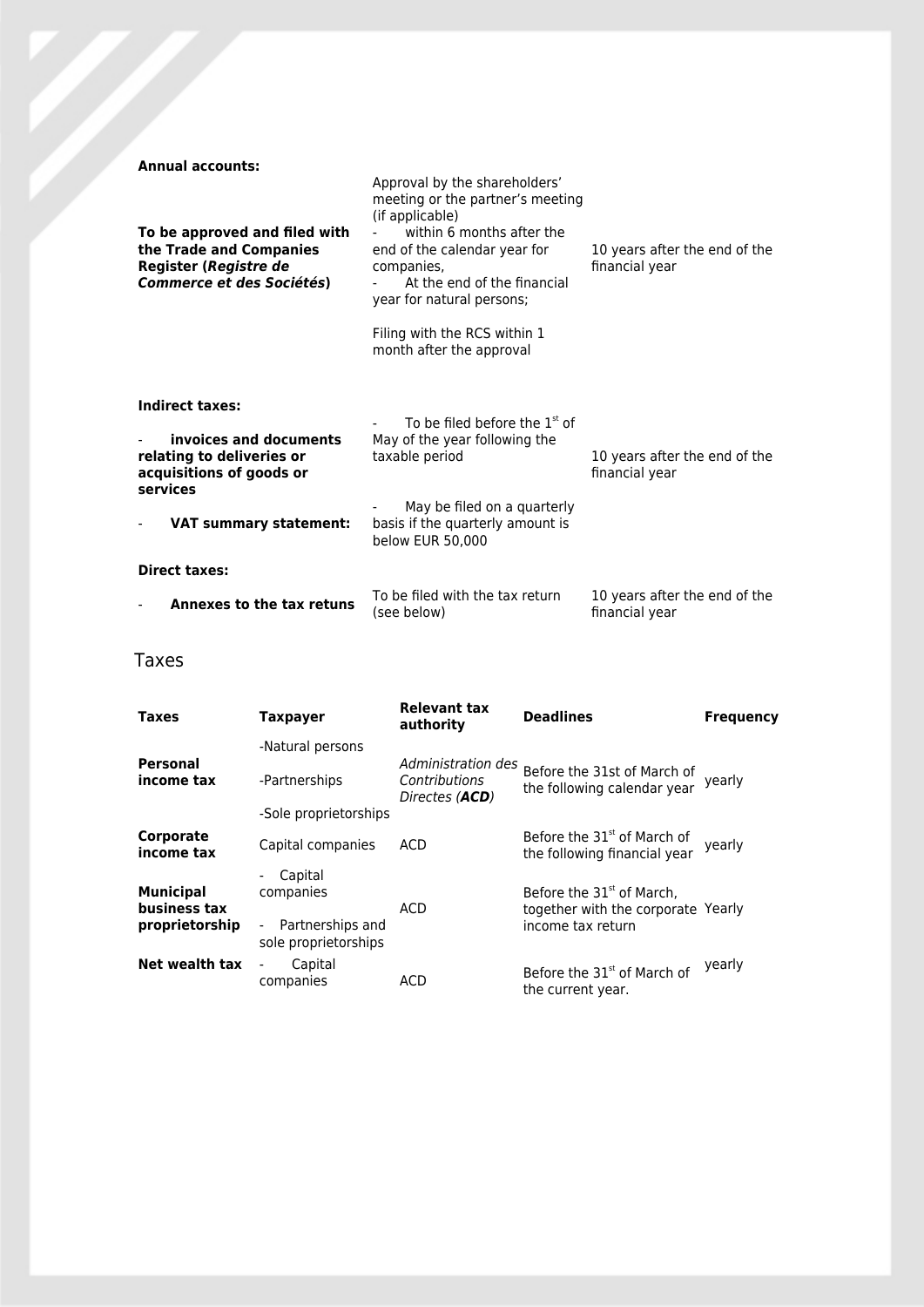| <b>VAT</b> |                                   | VAT taxpayers (incl.<br>companies,<br>individuals carrying<br>on a business<br>activity, landlords if<br>they have opted for<br>VAT). If the turnover<br>is: | Administration de<br>l'enregistrement<br>et des Domaines<br>et de la TVA<br>(AED) |                                                                                                                                        |                          |
|------------|-----------------------------------|--------------------------------------------------------------------------------------------------------------------------------------------------------------|-----------------------------------------------------------------------------------|----------------------------------------------------------------------------------------------------------------------------------------|--------------------------|
|            |                                   | < EUR 112,000                                                                                                                                                |                                                                                   | Before the $1st$ of May;                                                                                                               | yearly<br>$\blacksquare$ |
|            |                                   | > EUR 112,000 <<br>EUR 620,000<br>$>$ EUR 620,000                                                                                                            |                                                                                   | Before the 15 <sup>th</sup> of<br>January, April, July and<br>October with an annual<br>return to be filed before the<br>$1st$ of May; | quarterly<br>and yearly  |
|            |                                   |                                                                                                                                                              |                                                                                   | Before the $15th$ of each $-$<br>month.                                                                                                | monthly<br>and yearly    |
|            |                                   | Special Investment                                                                                                                                           |                                                                                   | Before the last day of                                                                                                                 |                          |
|            | <b>Subscription tax Funds</b>     |                                                                                                                                                              | AED                                                                               | March, June, September<br>and December                                                                                                 | quarterly                |
|            | <b>Extensions</b>                 | An extension to the above mentioned deadlines may be granted upon request.                                                                                   |                                                                                   |                                                                                                                                        |                          |
|            | <b>Forms and filing</b><br>method | All tax returns can be found on<br>https://impotsdirects.public.lu/fr/formulaires/collectivites.html and have to be filed<br>electronically.                 |                                                                                   |                                                                                                                                        |                          |
|            | <b>Penalties</b>                  | tax due and fines up to EUR 25,000.                                                                                                                          |                                                                                   | Failure to submit the tax return or late submission will lead to a penalty of 10% of the                                               |                          |

### 3. **Who are the key regulatory authorities? How easy is it to deal with them and how long does it take to resolve standard issues?**

Luxembourg has three key regulatory authorities being in charge of taxation:

- o the direct tax administration (Administration des contributions directes) ;
- the indirect tax administration (Administration de l'enregistrement, des domaines et de la TVA)
- o the Customs and Excise Administration (Administration des douanes et accises).

The direct tax administration maintains 8 tax offices dealing with the taxation of companies and being responsible for controlling and fixing the applicable tax, fixing tax advances, issuing tax residence certificates, etc. The direct tax administration is in general easy to approach and meetings with the tax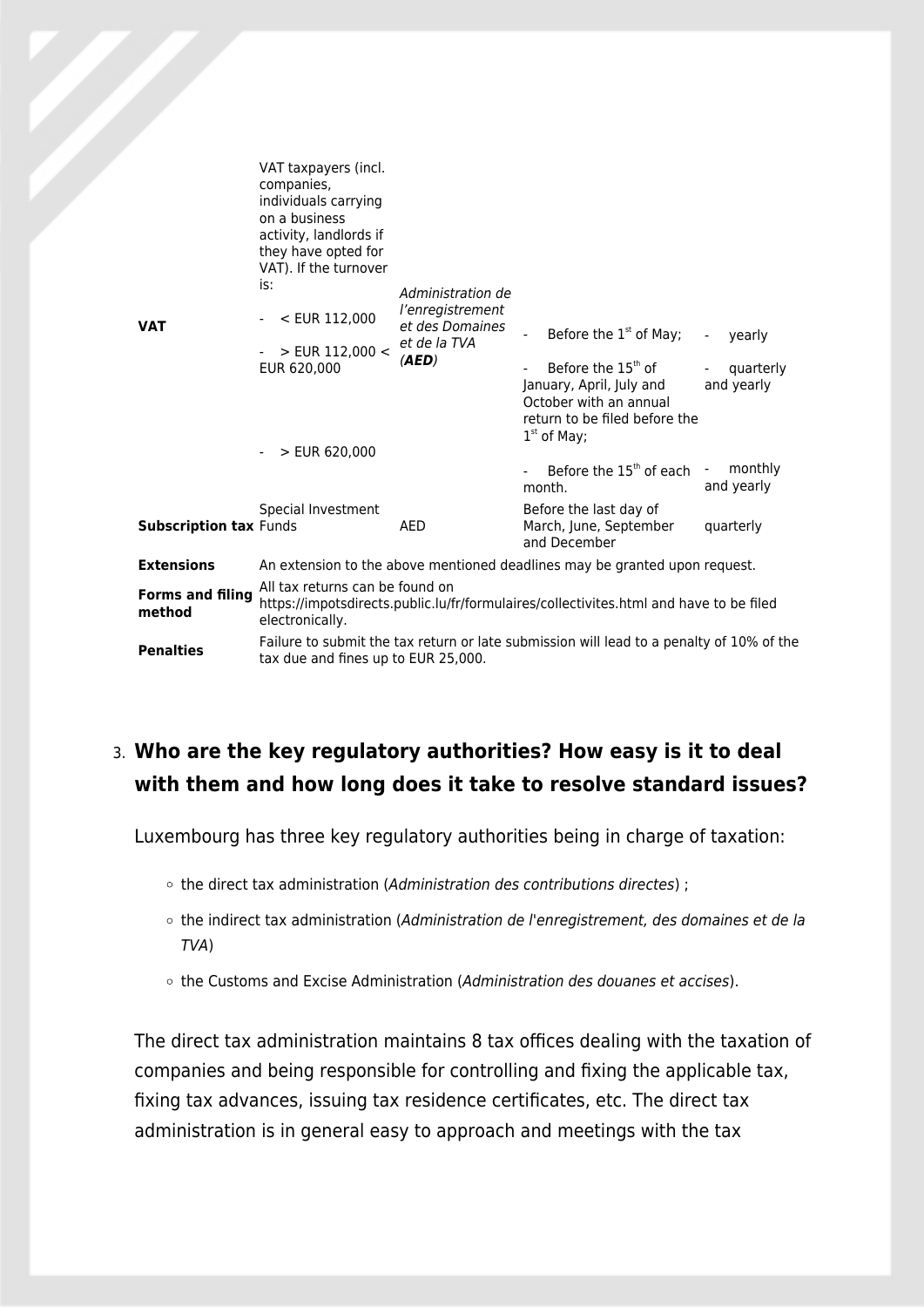inspector in charge can be requested.

In 2015, Luxembourg provided a legislative framework to its tax ruling procedure. Since then, advanced tax rulings and advances pricing agreements can be filed with the Luxembourg direct tax administration. Each request is then processed by the so called ruling committee consisting of between 4 and 6 tax civil servants. The ruling committee may contact the tax payer directly, in case it requests additional information or clarification. The committee provides a final binding answer within a timeframe of generally 2 to 3 months.

# 4. **Are tax disputes capable of adjudication by a court, tribunal or body independent of the tax authority, and how long should a taxpayer expect such proceedings to take?**

The rules applying to the proceedings against a tax assessment notice are embedded in the Luxembourg Abgabenordnung (the "**AO**"). The filing period for a complaint is very short and expires 3 months after receiving notice of the relevant tax assessment. A complaint has to be filed first with the relevant Luxembourg tax office.

The Luxembourg tax office does not need to answer to the complaint within any specific deadline. However, as per Luxembourg administrative law, if no formal decision or answer is provided by the Luxembourg tax administration after a period of 6 months, the relevant taxpayer can file a legal complaint in front of the Luxembourg administrative tribunal. Decisions of the Tribunal Administratif can also be appealed to the Cour Administrative. Concerning tax matters, the Cour Administrative is the final instance so that decisions taken cannot be further appealed.

Luxembourg administrative jurisdictions are subject to strict procedural deadlines, so that a court case is judged within a time frame of  $1 \frac{1}{2}$  to 2 years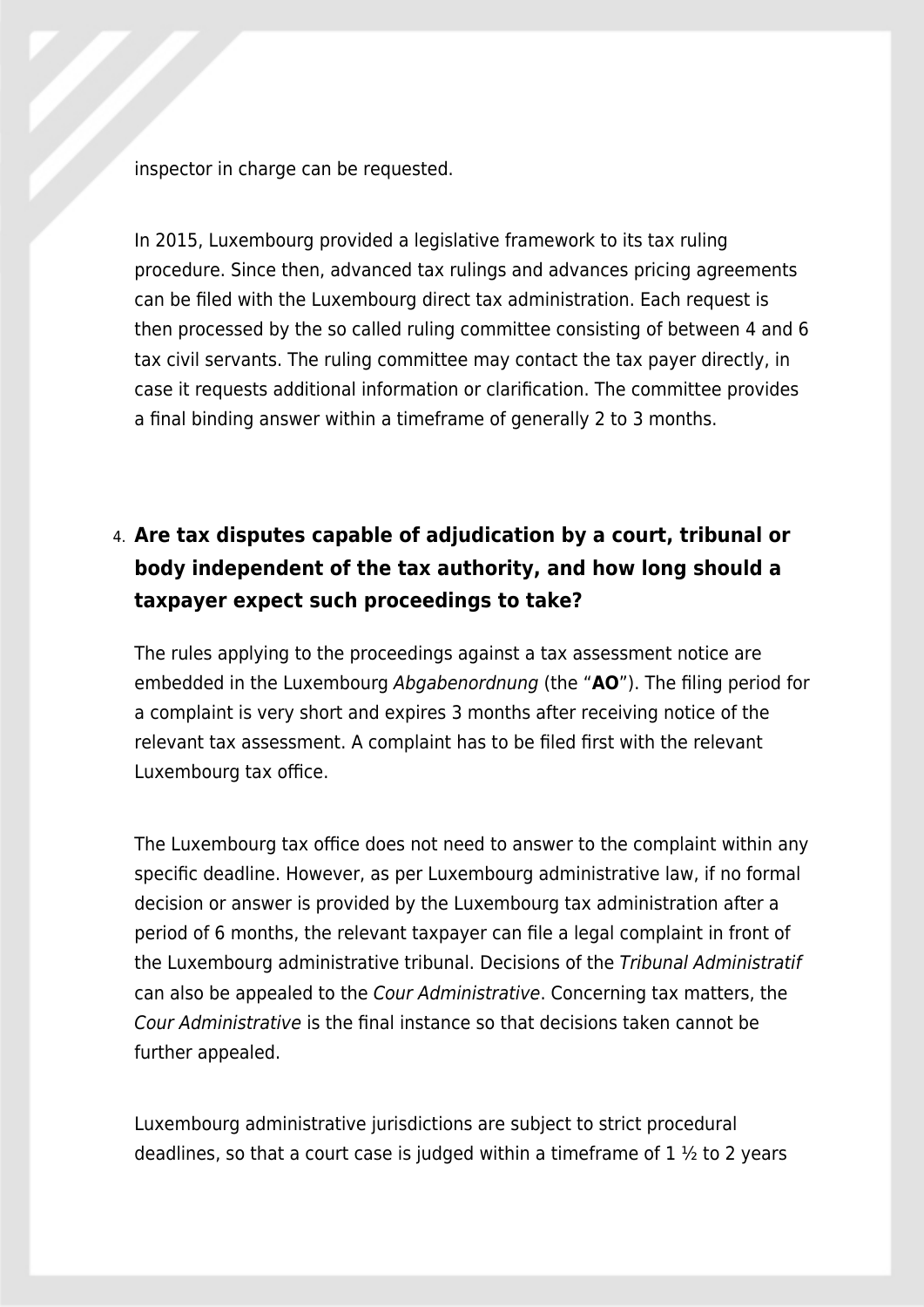maximum.

With regard to tax matters, the filing of a complaint has no suspensive effect, so that even if a tax is challenged, it must still be paid when declared due. A payment deferral (sursis de paiement) may be granted upon request.

With regard to VAT matters, similar rules apply. Nevertheless, it should be noted that the District Court (Tribunal d'Arrondissement) (being part of the civil jurisdictions) is competent for complaints against decision of the VAT authorities.

# 5. **Are there set dates for payment of tax, provisionally or in arrears, and what happens with amounts of tax in dispute with the regulatory authority?**

| <b>Taxes</b>                  | Taxpayer                             | Relevant tax Deadlines<br>authority |                                                                               | <b>Frequency</b>     |
|-------------------------------|--------------------------------------|-------------------------------------|-------------------------------------------------------------------------------|----------------------|
|                               | Natural persons                      |                                     |                                                                               |                      |
| <b>Personal income</b><br>tax | Partnerships                         | ACD                                 | On the 10 <sup>th</sup> of March,<br>June, September and<br>December.         | On a quarterly basis |
|                               | Sole proprietorships                 |                                     |                                                                               |                      |
| Corporate income<br>tax       | Capital companies                    | <b>ACD</b>                          | On the 10 <sup>th</sup> of March,<br>June, September and<br>December.         | quarterly advances   |
| <b>Municipal</b>              | Capital companies                    | <b>ACD</b>                          | On the $10th$ of                                                              |                      |
| business tax                  | Partnerships<br>Sole proprietorships |                                     | February, May, August quarterly advances<br>and November.                     |                      |
| Net wealth tax                | Capital companies                    | ACD                                 | On the $10th$ of<br>February, May, August guarterly advances<br>and November. |                      |

Please see below the fiscal calendar summarized in a table: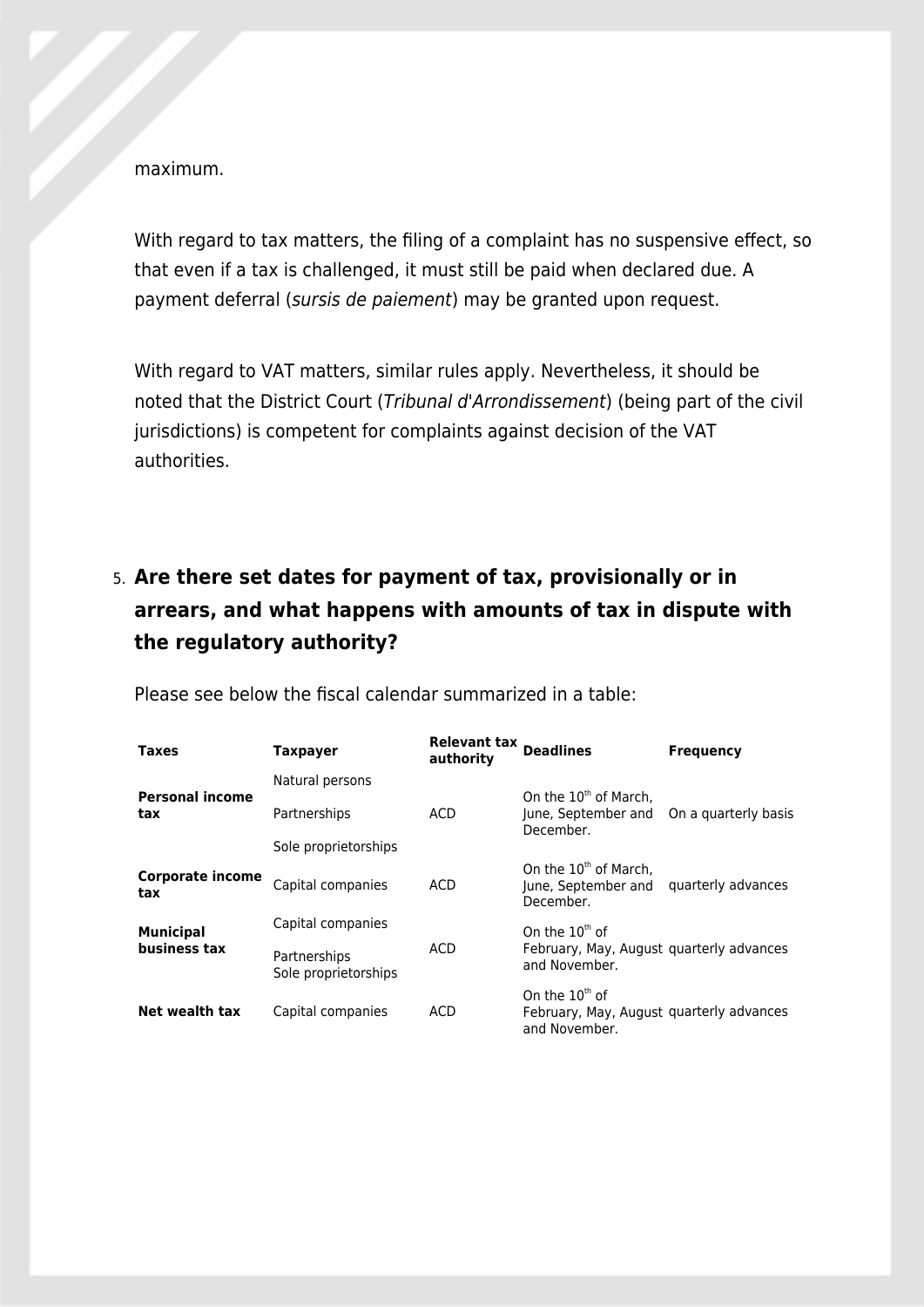|                         | VAT taxpayers (incl.<br>companies, individuals<br>carrying on a business<br>activity, landlords if<br>they have opted for<br>VAT). If the turnover is: |            |                                                                                                                                                          |                       |
|-------------------------|--------------------------------------------------------------------------------------------------------------------------------------------------------|------------|----------------------------------------------------------------------------------------------------------------------------------------------------------|-----------------------|
|                         | $- <$ EUR 112,000                                                                                                                                      |            |                                                                                                                                                          |                       |
| <b>VAT</b>              | $>$ EUR 112,000 $<$                                                                                                                                    | <b>AED</b> | Before the 1 <sup>st</sup> of                                                                                                                            | yearly                |
|                         | EUR 620,000                                                                                                                                            |            | May;<br>Before the 15 <sup>th</sup> of<br>January, April, July and Yearly<br>October with an<br>annual return to be<br>filed before the $1st$ of<br>May; | quarterly and         |
|                         | $-$ > EUR 620,000                                                                                                                                      |            |                                                                                                                                                          |                       |
|                         |                                                                                                                                                        |            | Before the 15 <sup>th</sup> of<br>each month.                                                                                                            | monthly and<br>yearly |
| <b>Subscription tax</b> | Special investment<br><b>Funds</b>                                                                                                                     | AED        | To be paid before the<br>end of each quarter                                                                                                             | quarterly             |
|                         | Holding companies                                                                                                                                      |            |                                                                                                                                                          |                       |

6. **Is taxpayer data recognised as highly confidential and adequately safeguarded against disclosure to third parties, including other parts of the Government? Is it a signatory (or does it propose to become a signatory) to the Common Reporting Standard? And/or does it maintain (or intend to maintain) a public register of beneficial ownership?**

The Luxembourg tax administration is subject to professional secrecy requirements towards third parties which apply to information relating to foreign and national taxpayers.

However, the Luxembourg tax administration may disclose information to other tax administrations and judicial authorities. In that respect, Luxembourg has approved in 2014 the Paris Convention regarding the mutual administrative assistance in tax matters.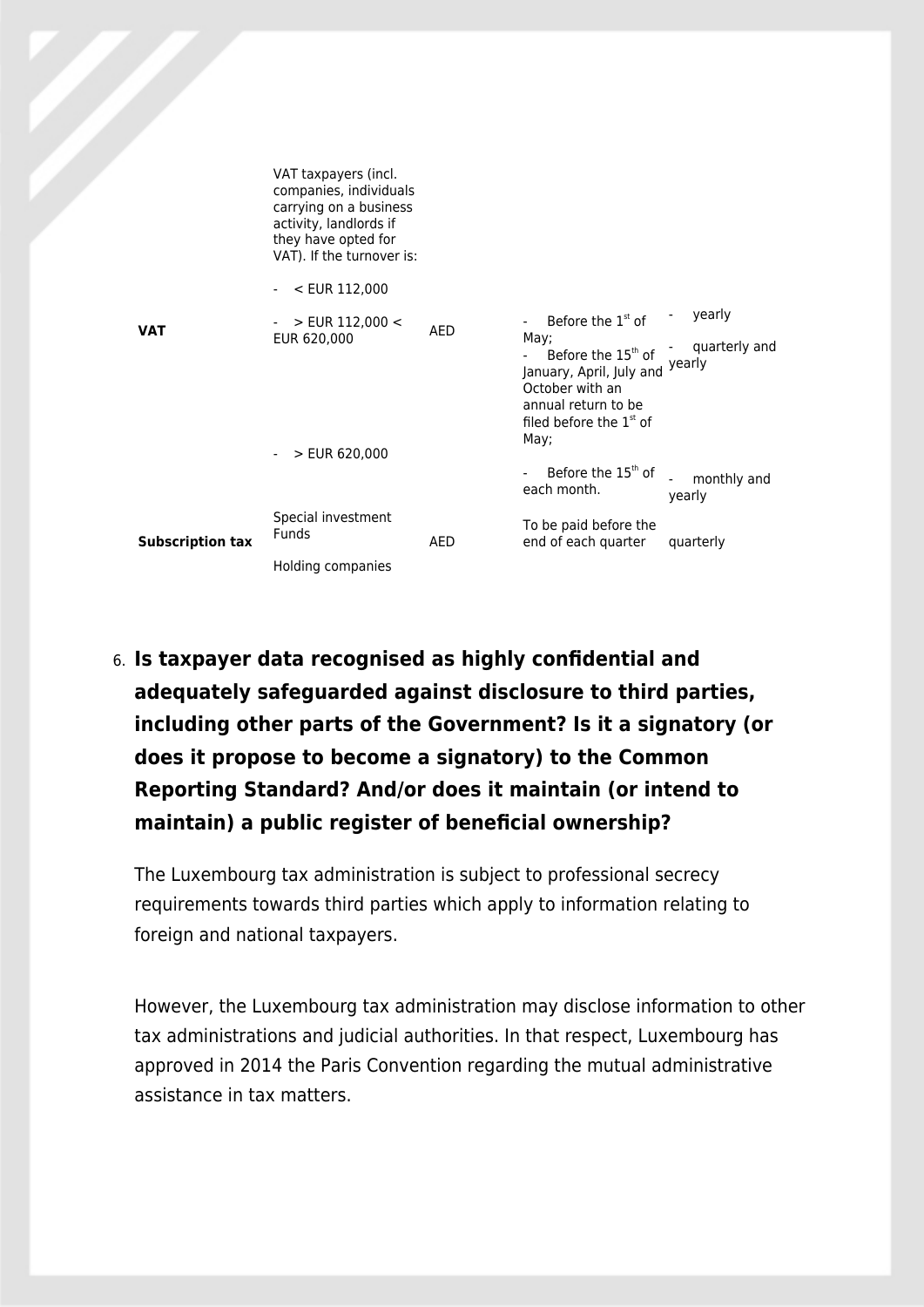Luxembourg has also signed an intergovernmental agreement regarding the automatic exchange of information between the Luxembourg and US tax administrations within the Foreign Account Tax Compliance Act ("**FATCA**", Model 1).

Luxembourg has transposed the Council Directive (EU) 2016/881 concerning automatic and mandatory exchange of tax information concerning the CbCR, with effect as of the fiscal year 2016.

Luxembourg is signatory to the Common Reporting Standards and has implemented the automatic exchange of information in tax matters as of 1 January 2016.

Luxembourg also transposed the Council Directive (EU) 2016/2258 regarding the automatic exchange of information relating to reportable cross-border arrangements ("**DAC 5**"), enabling the disclosure of beneficial ownership information to foreign European tax authorities. The DAC 6 Council Directive (EU) 2018/822 relating to mandatory disclosure rules for intermediaries and the automatic exchange of information on tax planning cross-border arrangements will be soon transposed by the Luxembourg legislator as a draft bill has been introduced on 8 August 2019 to the Parliament.

Finally, as of 1 March 2019, Luxembourg has introduced its register of beneficial owners (the "**RBO**") with a six-month transitional period for Luxembourg entities to identify and register their ultimate beneficial owners ("**UBO**") in that said register. The information will be kept for a period of 5 years after the liquidation or winding up of the relevant entity. As from 1 September 2019 (at the end of the transitional period), information provided to the RBO will be accessible to the public, except for highly private information such as the address and the national identification number of the relevant UBOs. Under limited and exceptional cases (i.e., risk of threat, fraud, kidnapping, blackmail, violence or intimidation) the public access can be limited upon request by the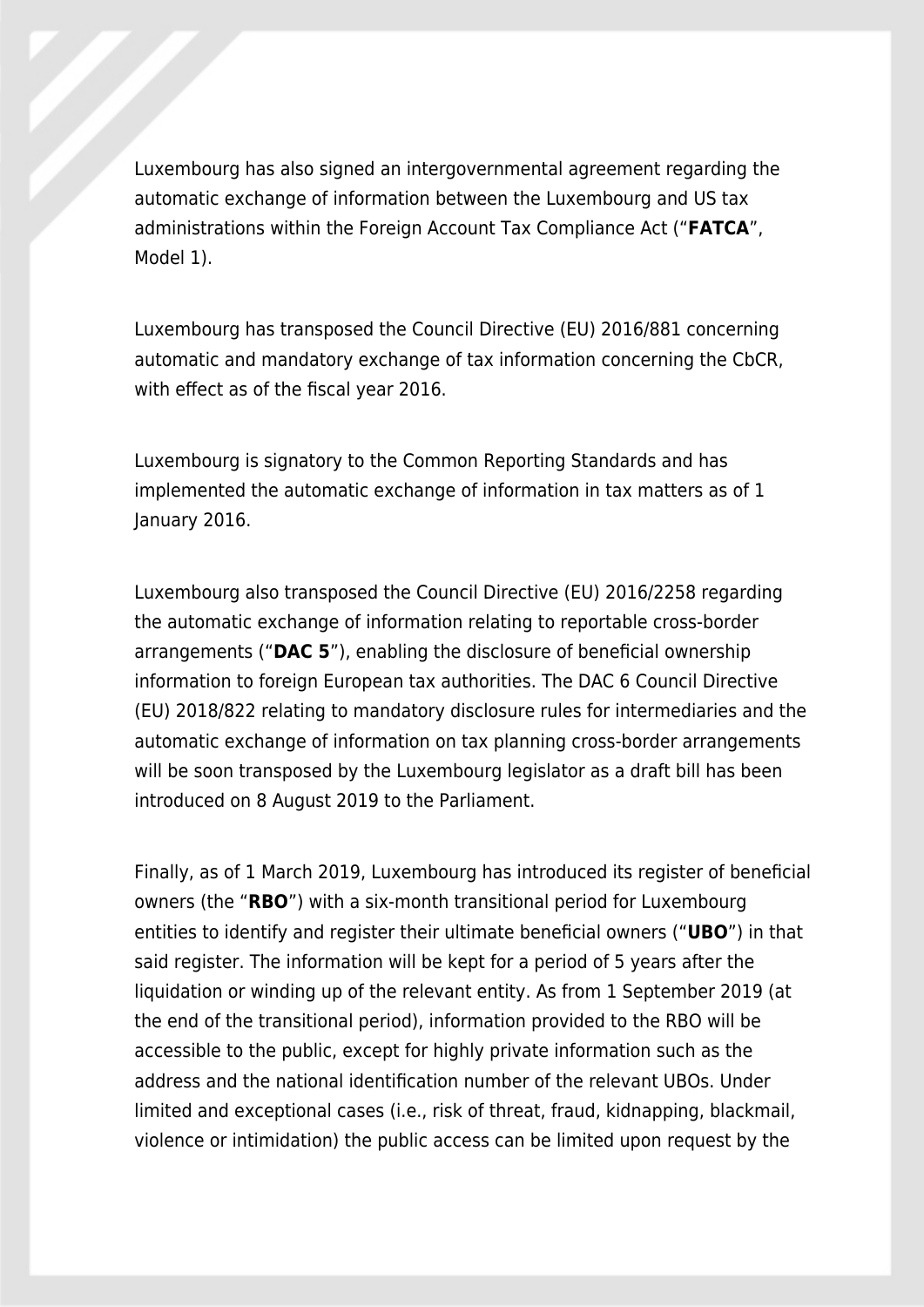UBO. Such restricted access is granted for a maximum period of 3 years. Based on information recently communicated by the RBO, only a hand few of restricted access requests have been granted until now.

Despite the mandatory disclosure rules listed above, the Luxembourg courts and the CJEU keep a watchful eye on fishing expeditions and protection of taxpayers fundamental rights (see CJEU "Berlioz" decision dated 16 May 2017).

### 7. **What are the tests for residence of the main business structures (including transparent entities)?**

According to Article 159 of the Luxembourg income tax law ("**LITL**"), an entity is treated as a resident of Luxembourg for direct tax purposes if it has (i) its registered office (siège statutaire) in Luxembourg, or (ii) its central administration (administration centrale, i.e. the place of effective management) located in Luxembourg.

## 8. **Have you found the policing of cross border transactions within an international group to be a target of the tax authorities' attention and in what ways?**

The Luxembourg tax authorities pay attention to cross border transactions between related parties, especially on intragroup financing activities.

Since the issuance of the Circular n° 56/1-56bis/1 and the renewal of the LITL, mentioning the basic principles to be followed in conducting a transfer pricing analysis (please refer to question 9 for more details), the Luxembourg tax authorities are keen on reviewing intragroup financing activities and whether they are secured with a transfer pricing study to prove its arm´s length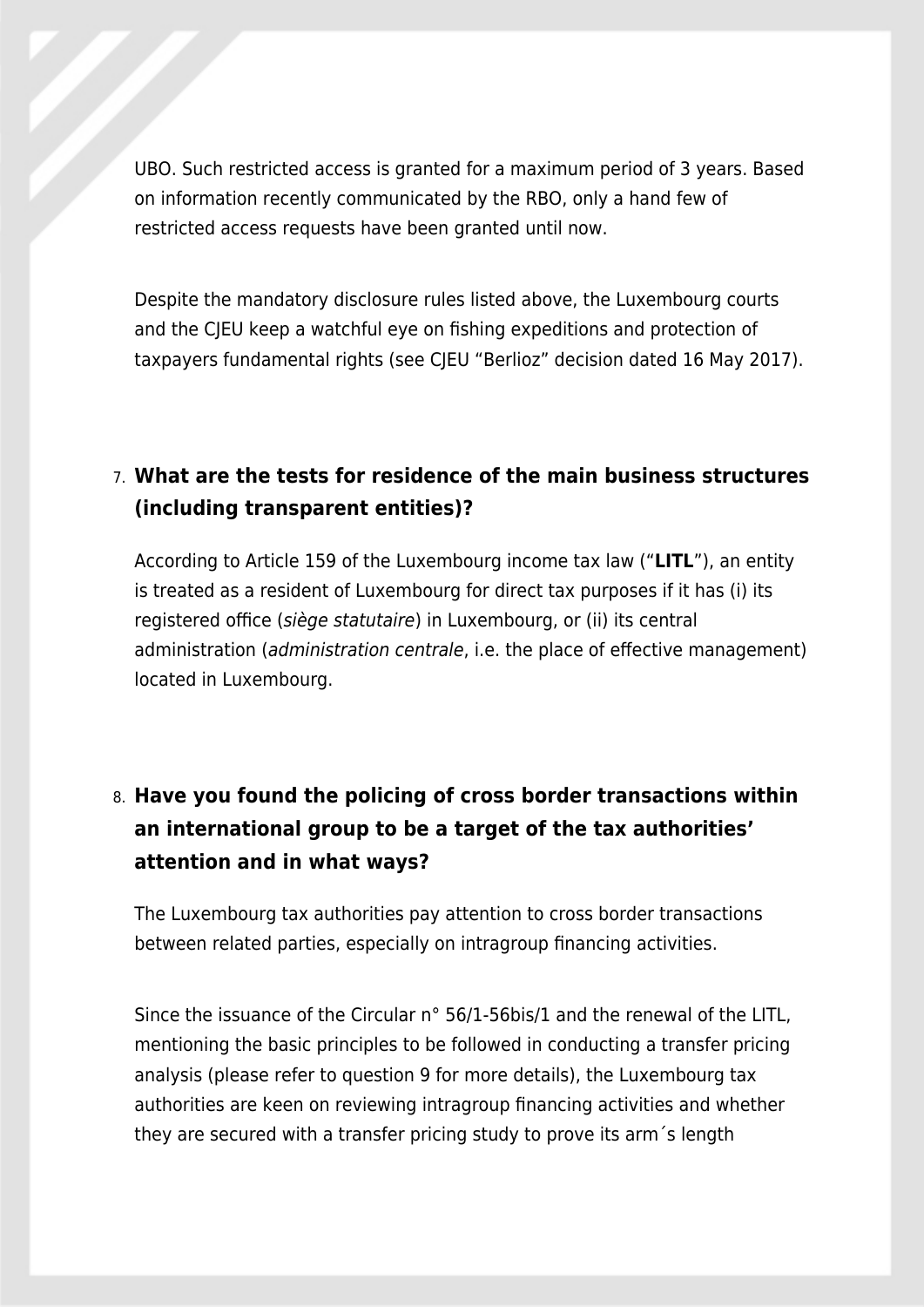character.

## 9. **Is there a CFC or Thin Cap regime? Is there a transfer pricing regime and is it possible to obtain an advance pricing agreement?**

There is currently no legislation concerning the thin capitalisation ratio specifically but, in practice, the tax administration uses a debt-to-equity ratio of 85:15 for the intra-group financing of participations. In case a taxpayer fails to comply with this ratio, the surplus of interest may be requalified as a hidden dividend distribution. Such requalification would result in a lack of deductibility for those payments and possible application of a 15% withholding tax (subject to applicable tax treaty or participation exemption if applicable). Back-to-back financing is not subject to the abovementioned ratio.

Luxembourg transfer pricing rules are embedded in the revised Article 56 and 56bis LITL, which incorporate the concept of the arm's length principle based on Article 9 OECD MC. The amended provision, however, goes further and reflects the spirit set out in the BEPS Actions 8–10 such as the concept of comparability analysis and a general anti abuse rule that allows the disregarding of a transaction that has been made without any valid commercial or business justification.

On 27 December 2016, the Luxembourg tax authorities issued the Circular n° 56/1-56bis/1 which has reshaped the transfer pricing framework for companies carrying out intra-group financing activities in Luxembourg. The Circular provided additional guidance in terms of substance and transfer pricing requirements in line with the OECD Guidelines. In particular, it provided substantial details on how to conduct the comparability and functional analyses in a way consistent with the OECD principles. Furthermore, the Circular requires the performance of a comprehensive risk analysis in order to determine the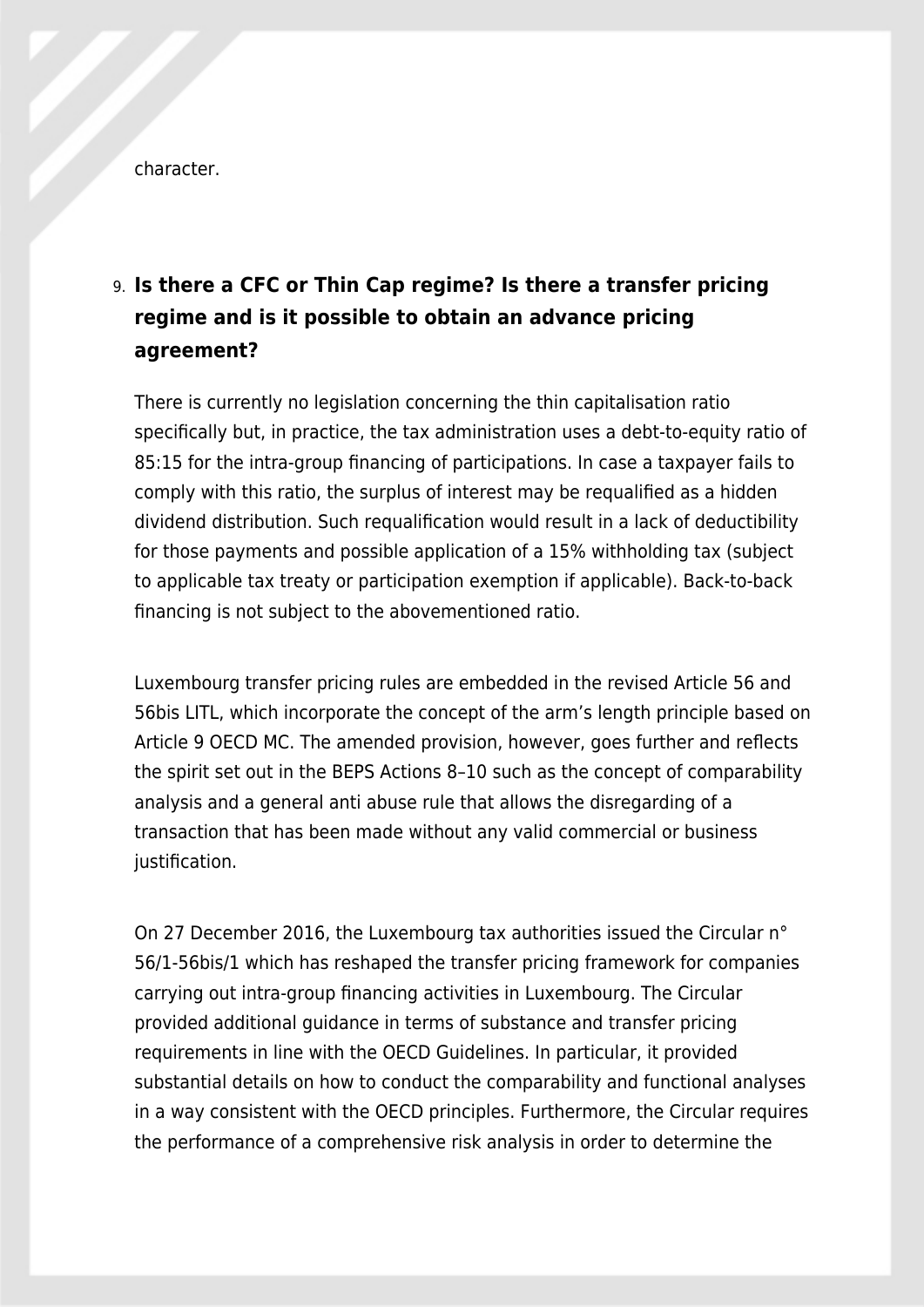adequate level of equity capital.

CFC rules have been introduced into Luxembourg law as of January 2019 upon the implementation of the Council Directive (EU) 2016/1164 ("**ATAD 1**").

# 10. **Is there a general anti-avoidance rule (GAAR) and, if so, in your experience, how would you describe its application by the tax authority? Eg is the enforcement of the GAAR commonly litigated, is it raised by tax authorities in negotiations only etc?**

Luxembourg has GAAR embedded in its legislative framework (Art. 6 Steueranpassungsgesetz "StAnpG"), which applies to any Luxembourg taxpayer (capital companies, individuals and partnerships). Specific GAAR was also introduced to implement the provisions of the Directive 2014/86/EC of 8 July 2014 amending the Parent-Subsidiary Directive introducing a GAAR on the participation exemption regime.

More recently, Luxembourg modified its existing GAAR under Art. 6 StAnpG to align it with the GAAR provided for by the ATAD 1. According to the amended rule, a misuse of forms and institutions of law (ie, an "arrangement") which has been effected for the main purpose, or one of the main purposes, of achieving a tax advantage and which is not commercially genuine should be ignored. An arrangement is considered as not genuine if it has not been put into place for valid commercial reasons which reflect economic reality.

However, one shall remember that the GAAR is still subject to EU law and its interpretation by the CJEU. In this context the CJEU Cadbury Schweppes caselaw and the notion of wholly artificial arrangements should be taken into account when applying the GAAR.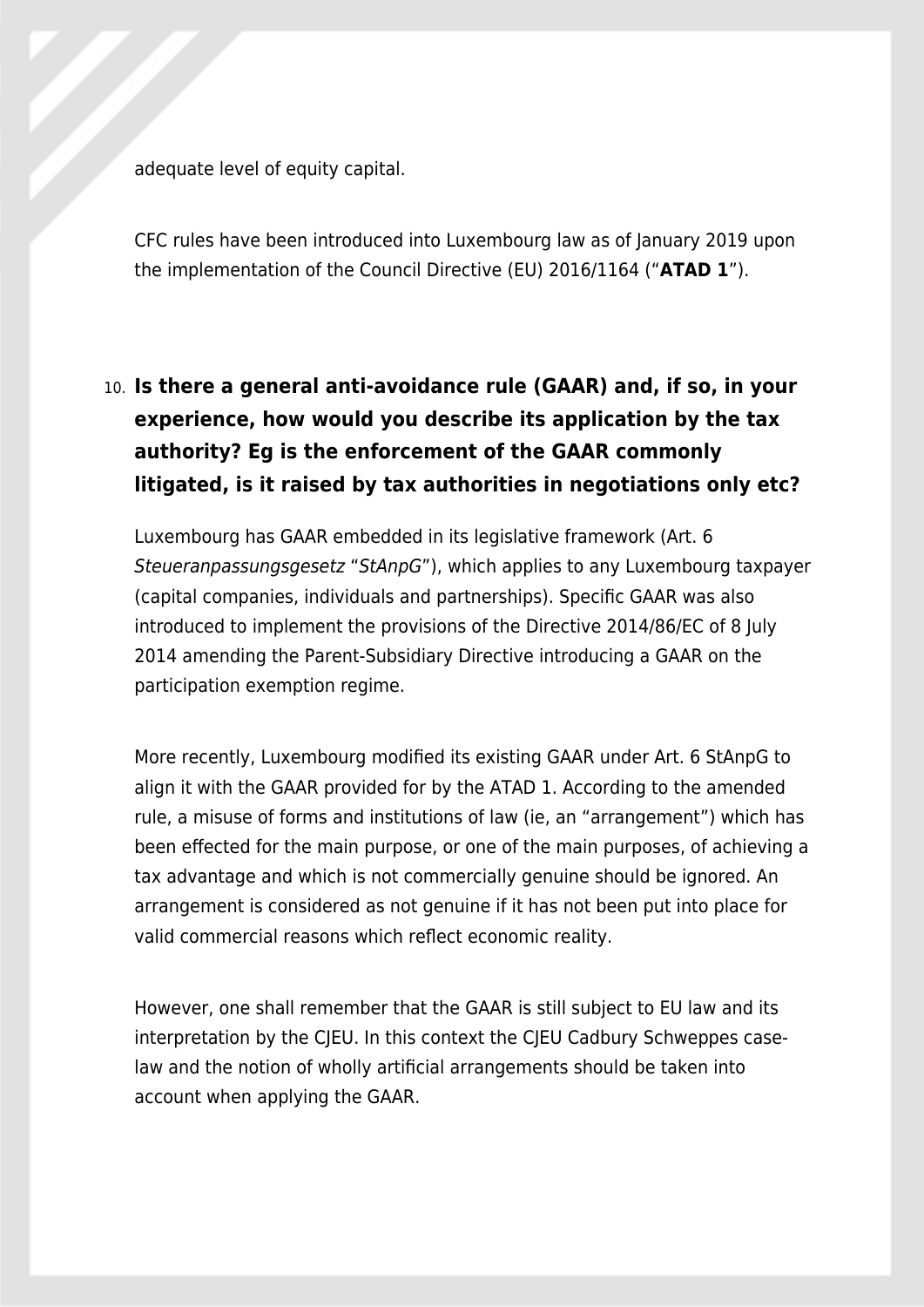# 11. **Have any of the OECD BEPS recommendations been implemented or are any planned to be implemented and if so, which ones?**

Since the release of the BEPS Action Plan, the European legislator issued several directives to combat tax avoidance and profit shifting within the EU. Most of the EU incentives are directly inspired or make a direct reference to the BEPS Action Plan. The most relevant ones are being the ATAD 1 and Council Directive (EU) 2017/952 ("**ATAD 2**") providing for five main anti avoidance measures. At a Luxembourg level, national efforts are being made to introduce such measures and comply with certain of the BEPS recommendations. In details, Luxembourg implemented the following changes to align its law with the BEPS Action Plan:

- Action 1: implementation of EU VAT directive addressing VAT on business to customer's digital services.
- $\circ$  Actions 2-4: Implementation of ATAD 1, which deals with CFCs and interest limitation rules, which have been implemented into Luxembourg law as of 1 January 2019 (hybrid rules under ATAD 2 are to be transposed into Luxembourg national law by the end of 2019 aiming to neutralize the effects of hybrid mismatch arrangements).
- $\circ$  Action 5: Luxembourg introduced a BEPS-compliant new IP box regime as of the fiscal year starting in 2018.
- $\circ$  Action 6: on preventing the granting of treaty benefits in inappropriate circumstances. Action 6 will include minimum standards to combat contractual abuse.
- $\circ$  Action 7: prevention of the artificial avoidance of permanent establishment status
- $\circ$  Actions 8-10: introduction of the new Article 56bis in the LITL.
- $\circ$  Action 12: as per the transposition into domestic law of the DAC 6.
- $\circ$  Action 13: transfer pricing documentation as requested by the new transfer pricing rules; CbCR which is applicable in Luxembourg for financial years starting on or after 1 January 2016.
- $\circ$  Action 14: Luxembourg chose to opt for mandatory arbitration under the MLI which will be improved due to the new BEPS-MLI.
- $\circ$  Action 15: Luxembourg signed the MLI.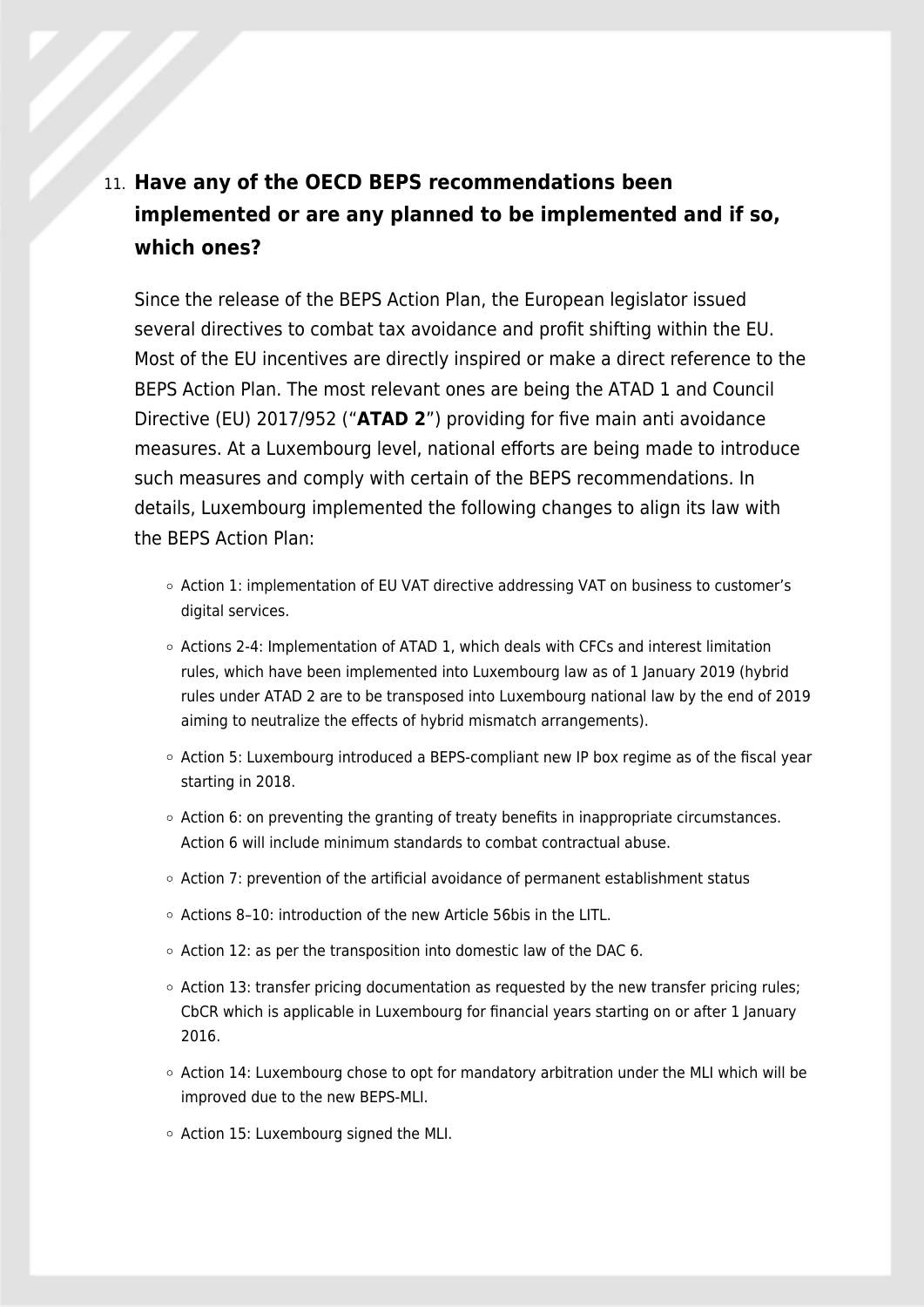### 12. **In your view, how has BEPS impacted on the government's tax policies?**

As mentioned above, Luxembourg has made significant efforts to comply with the OECD recommendations in its BEPS Action Plan, as long as these become mandatory measures from the EU parliament initiative. However, as a competitive jurisdiction it does not plan to impose measures that would go beyond of the recommendations of the BEPS report. The interesting exception to that is the introduction of the mandatory binding arbitration, which is not required under the MLI instrument. Also, it is worth noting that the Luxembourg law on transfer pricing expressly makes reference to the OECD transfer pricing guidelines, when interpreting the national law.

13. **Does the tax system broadly follow the recognised OECD Model? Does it have taxation of; a) business profits, b) employment income and pensions, c) VAT (or other indirect tax), d) savings income and royalties, e) income from land, f) capital gains, g) stamp and/or capital duties? If so, what are the current rates and are they flat or graduated?**

The Luxembourg tax system follows mainly the OECD Model.

The LITL provides for eight categories of income that are taken into account for the determination of the taxable net income: income from commercial activities, income from independent activities (including directors' fees), income from agricultural/forestry activities, employment income, pension income, investment (dividend and interest) income, rental and royalty income and miscellaneous income (including capital gains).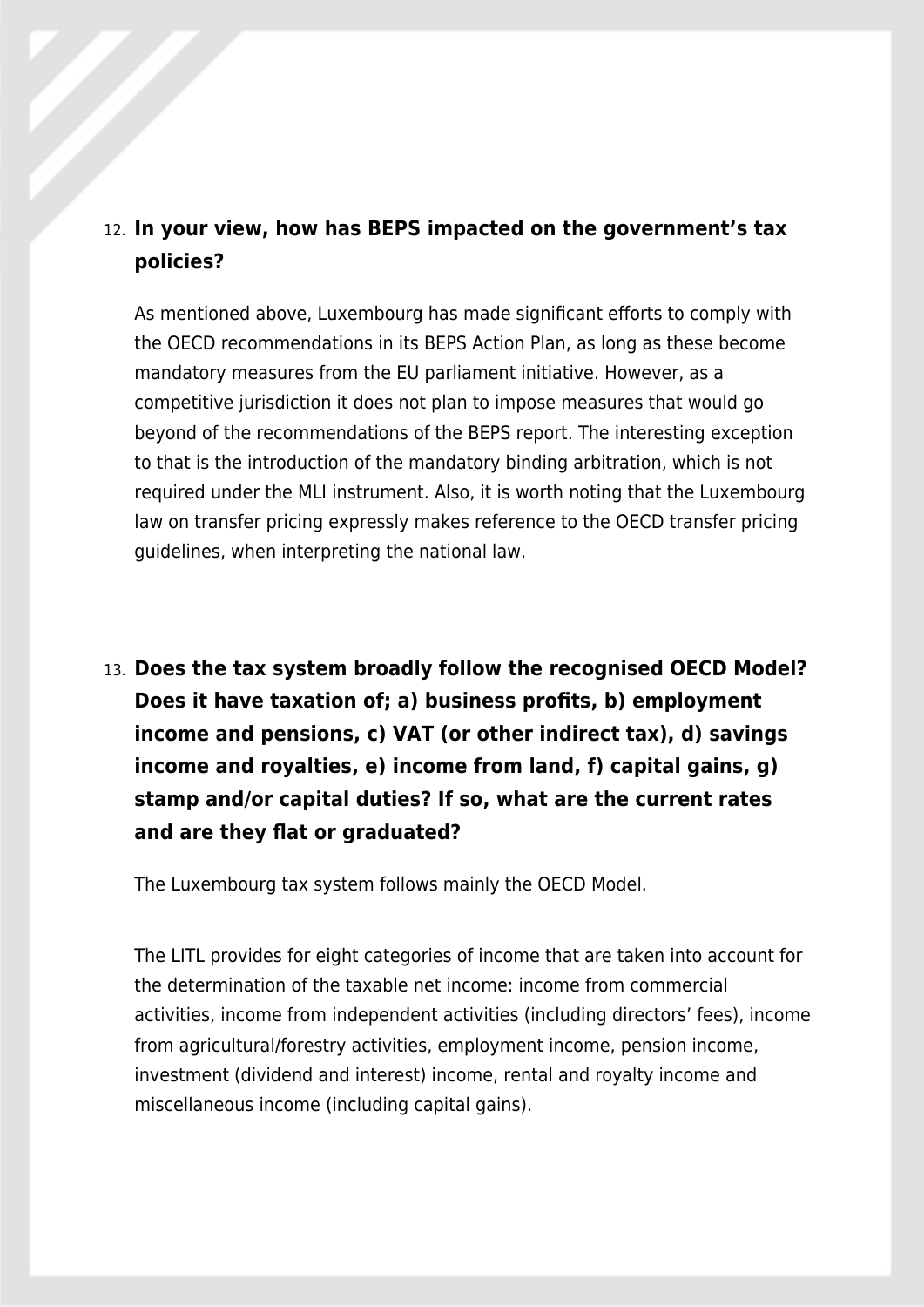#### a) Business profit / capital companies taxation

Luxembourg levies corporate income tax ("**CIT**") on the annual net worldwide profits of Luxembourg resident companies and on source-based profits of nonresident companies. Profits and charges are accounted for on an accrual basis.

As from the tax year 2019, income exceeding EUR 200,000 is taxed at a rate of 17%. In addition a 7% solidarity surcharge for the employment fund and a 6.75% municipal business tax ("**MBT**") for companies registered in Luxembourg City are levied. For companies located outside of the Luxembourg City a different rate of MBT may apply.

The above amounts to an **aggregate tax rate** for Luxembourg-City domiciled companies of **24.94%.**

Since 1 January 2019, two intermediary CIT rates have been introduced:

- 15% for taxable income up to EUR 175,000, and
- EUR 26,250 plus 31% of the tax base above EUR 175,000, for taxable income between EUR 175,000 and EUR 200,000.

b) Employment income and pensions / individuals

Individuals tax resident in Luxembourg are taxable on their worldwide income (unless an applicable treaty determines otherwise). The calculation of Luxembourg income taxes depends on the taxable income and the individual's family status.

With regard to employment income not exceeding EUR 200,004, it is subject to progressive tax rates ranging from 0% to 45.78% (the threshold is of EUR 400,008 for couples taxed jointly). The income in excess is subject to 45.78%.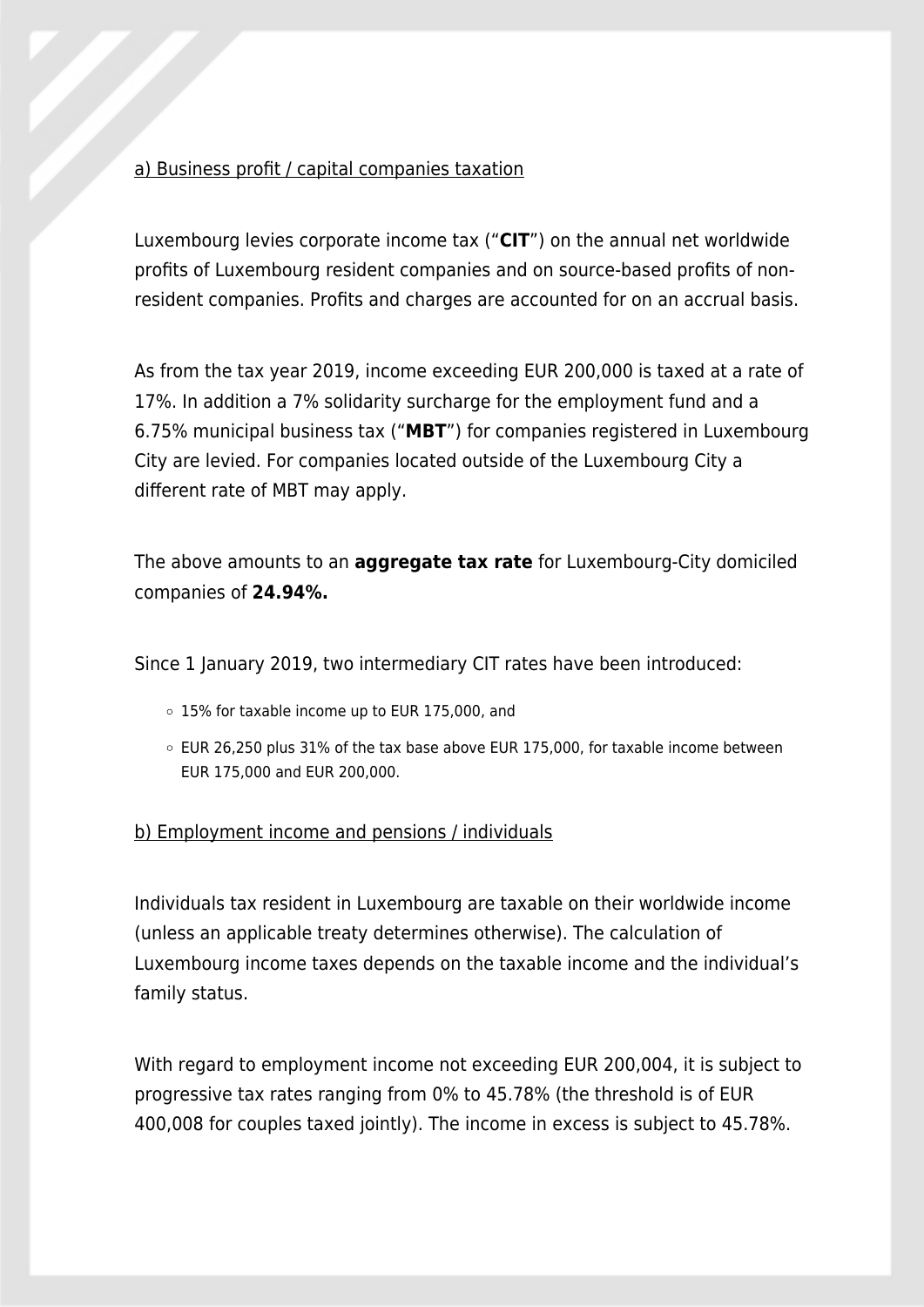Pension income is subject to a specific tax regime where 50% of the life annuities is tax exempt. Lump-sum payments in the framework of pension may be paid tax free or are only taxable at 50% of the average tax rate, depending on the kind of the premiums paid.

#### c) VAT

Supply of goods and services are subject to VAT in Luxembourg. Currently four rates are applicable: 17% standard rate; an intermediary rate of 14%; a reduced rate of 8%; and a super-reduced rate of 3%.

Annexes A, B and C of the law of 12 February 1979 as amended (the "**VAT** Law") provide for a detailed list of services and goods that are subject to the reduced rates. Such Annexes are to be interpreted strictly.

There are also custom and excise duties applicable for certain goods.

#### d) Savings income and royalties

Under Luxembourg general tax laws currently in force and subject to the law of 23 December 2005, as amended (the "**Relibi Law**") mentioned below, there is no withholding tax on payments of interest made to Luxembourg residents.

Under the Relibi Law payments of interest or similar income made or ascribed by a paying agent established in Luxembourg to an individual beneficial owner who is a resident of Luxembourg will be subject to a withholding tax of 20%. Such withholding tax will be in full discharge of income tax if the beneficial owner is an individual acting in the course of the management of his/her private wealth. Responsibility for the withholding of the tax will be assumed by the Luxembourg paying agent.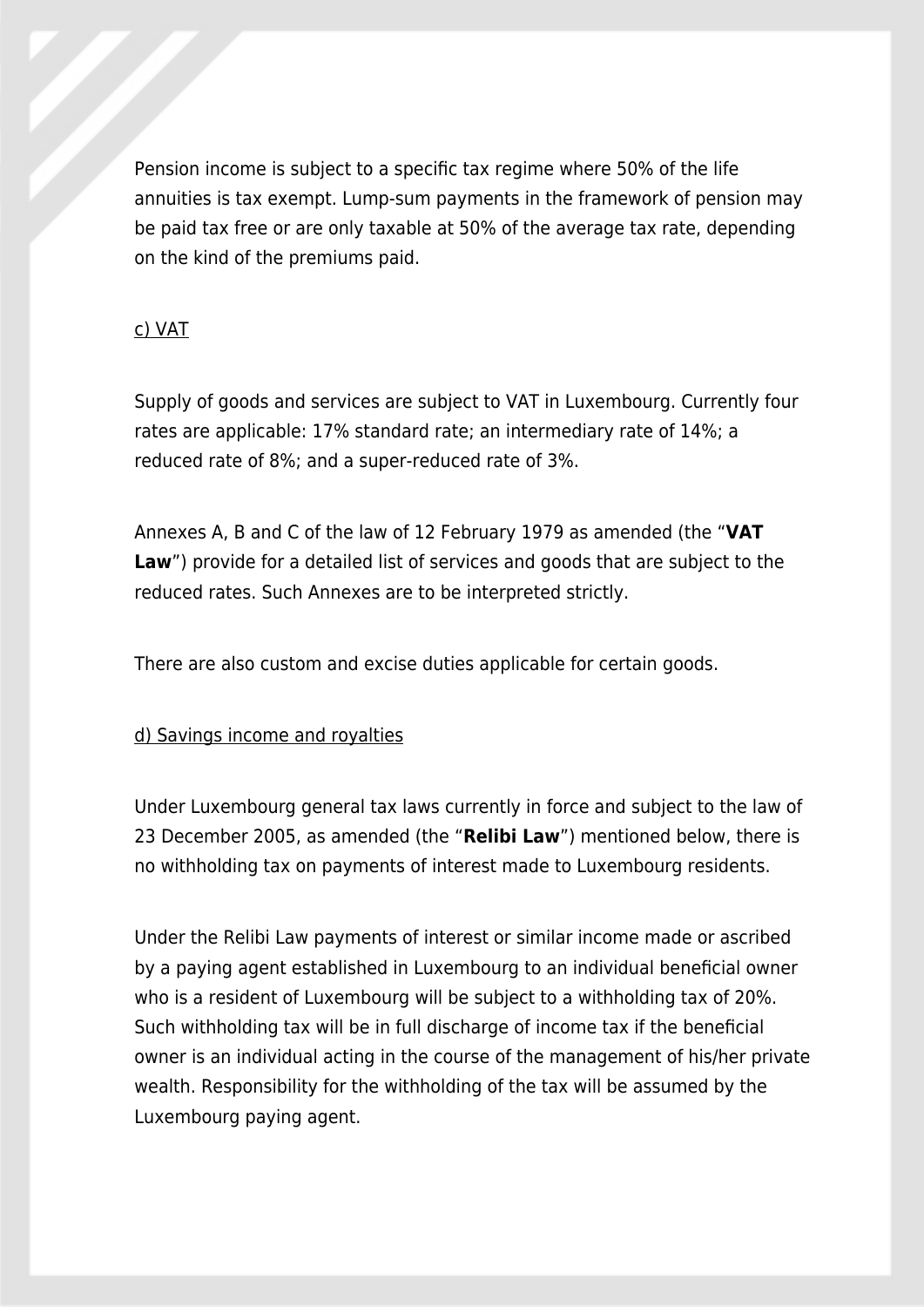An individual beneficial owner of interest or similar income who is a resident of Luxembourg and acts in the course of the management of his private wealth may opt for a final withholding tax of 20% when he/she receives or is deemed to receive such interest or similar income from a paying agent established in another EU Member State (other than Luxembourg) or in a State of the European Economic Area (which is not an EU Member State).

Royalties are taxed as income following the rules as mentioned above.

#### e) Income from land

Rental income is subject to taxation at the normal tax rates mentioned above (for companies or individuals).

#### f) Capital gains

For Luxembourg resident companies, in principle capital gains arising from the sale of assets are treated as ordinary income and taxed as such, unless participation exemption applies.

Capital gains exemption is available if, at the time the capital gains are realised:

- the Luxembourg company has held a direct participation representing at least 10% of the nominal paid-up share capital of its subsidiary (or if below 10%, a direct participation having an acquisition price of at least EUR 6 million);
- $\circ$  it has held such qualifying participation for an uninterrupted period of at least 12 months; and
- $\circ$  the subsidiary entity is (i) a Luxembourg resident entity fully subject to Luxembourg income taxes, or (ii) a non-resident capital company liable for an income tax in its country of residence comparable to the Luxembourg CIT, or (iii) an entity resident in a Member State of the European Union (as defined in Article 2 of the EU Parent-Subsidiary Directive 2011/96, as amended (the "**PSD**")).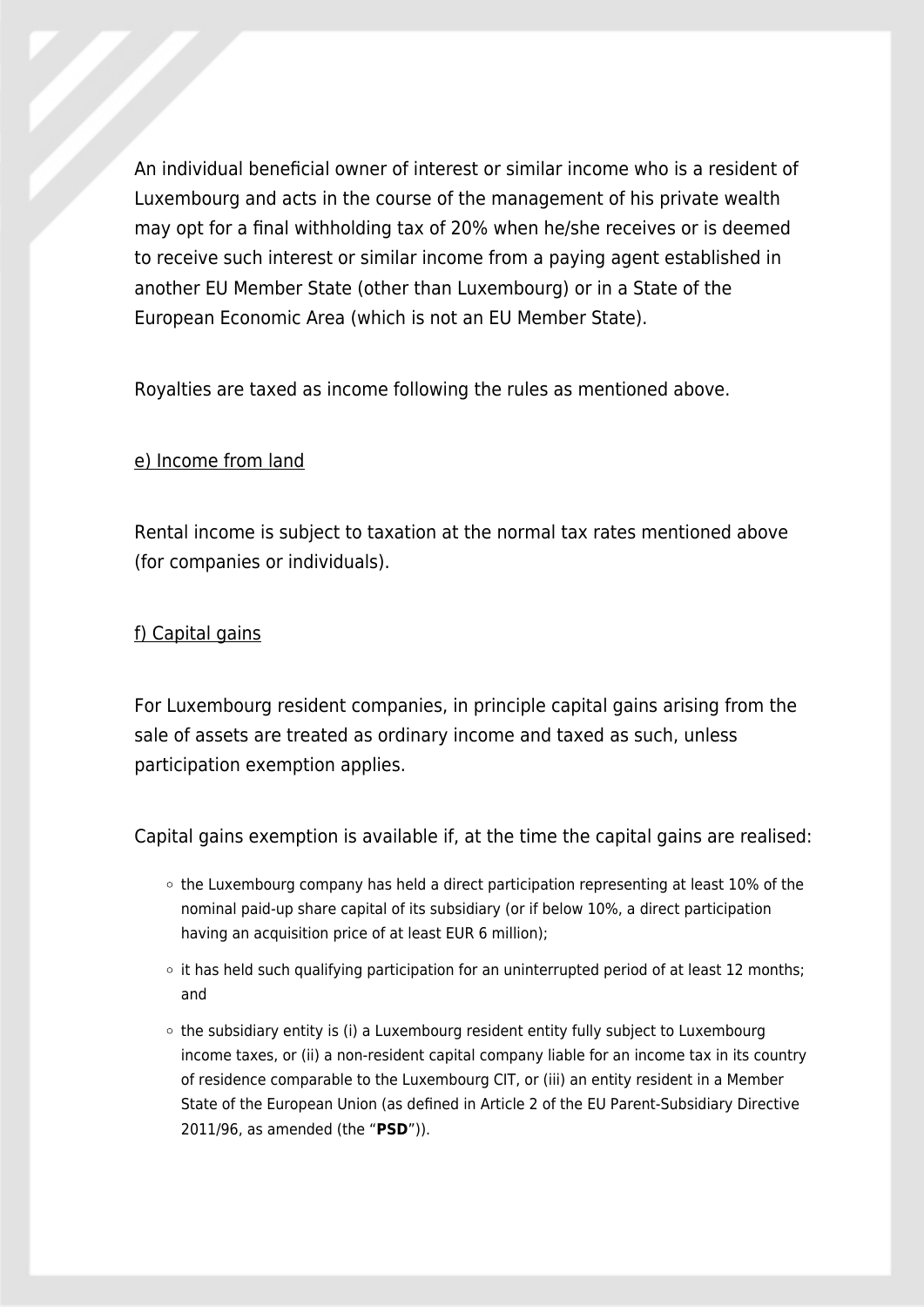It is important to note that the GAAR does not apply to capital gains deriving from qualifying subsidiaries benefitting from the Luxembourg participation exemption, regardless of their location.

With regard to individuals, non-speculative gains on the sale of shares (if no important participation of 10% or more), are not taxable.

#### g) Stamp and/ or capital duties

Under Luxembourg law, certain acts such as official acts, acts of estate agents and transfer of ownership of certain goods are required to be registered with the Luxembourg AED. Registration duties are fixed or proportional, depending on the nature of the acts and transfers that are subject to them.

Capital duty has been abolished in Luxembourg since 2008. Since then, a fixed registration fee of EUR 75 is due in some specific cases determined by law such as but not limited to: upon incorporation or subsequent capital increase and migration of a company to Luxembourg.

# 14. **Is the charge to business tax levied on, broadly, the revenue profits of a business as computed according to the principles of commercial accountancy?**

Luxembourg companies are taxed on their annual net profits as determined under Luxembourg general accounting principles ("**Lux GAAP**") under which both upward and downward adjustments are allowed. As a general rule, the commercial accounts are used as a basis for the computation of the Luxembourg tax, unless a specific tax rule specifies otherwise (principe de l'accrochement fiscal au bilan commercial).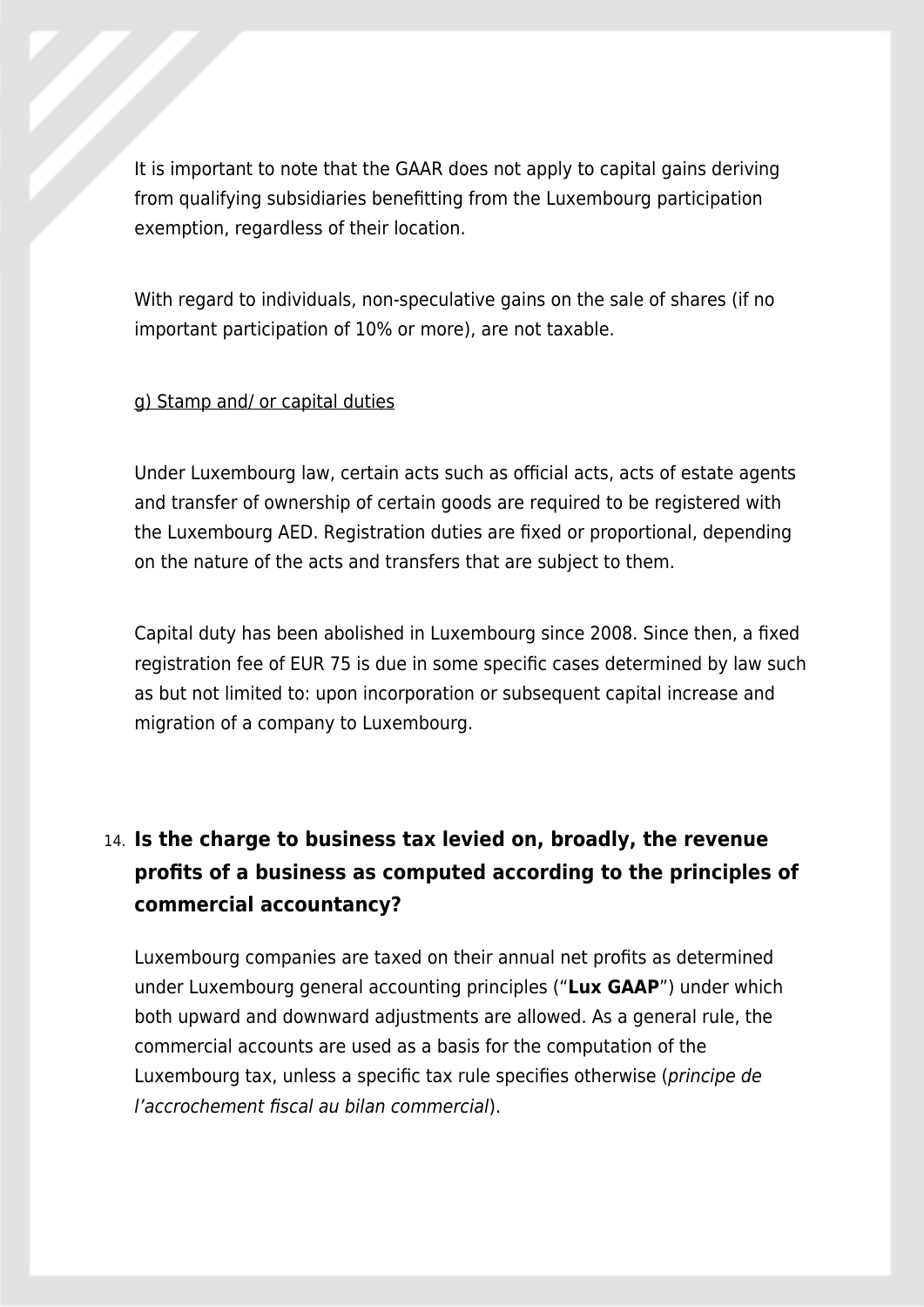The main tax adjustments to the commercial balance sheet are as follows:

- $\circ$  tax-exempt profits (e.g. as per the participation exemption regime applicable for dividends and capital gains);
- $\circ$  add-back expenses (e.g. interest expenses on assets generating tax-exempt income);
- $\circ$  adjustment to the tax results from the transactions that were not at arm's length (e.g. the interest rate set was not at market conditions, or interest payments were reclassified as hidden dividend distribution and hence not tax deductible anymore); and
- $\circ$  discrepancies between the application of different valuation rules in accounting and in tax (e.g. amortisation, rollover relief).

Luxembourg taxes retain and distribute profits in the same manner.

# 15. **Are different vehicles for carrying on business, such as companies, partnerships, trusts, etc, recognised as taxable entities? What entities are transparent for tax purposes and why are they used?**

The qualification of Luxembourg companies for Luxembourg CIT follows a list/ catalogue approach. The LITL provides provisions defining all legal and corporate entities existing under Luxembourg laws as either tax opaque (Article 159 LITL) or tax transparent (Article 175 LITL).

The Luxembourg SA (Société Anonyme) and the Luxembourg S.à r.l (Société à responsabilité limitée) are the most commonly used company forms in Luxembourg. These company forms are opaque and fully taxable business entities.

With respect to partnerships, the Luxembourg limited partnership (société en commandite simple ("**SCS**")) as well as the Luxembourg limited partnership without legal personality (société en commandite spéciale ("**SCSp**")) which was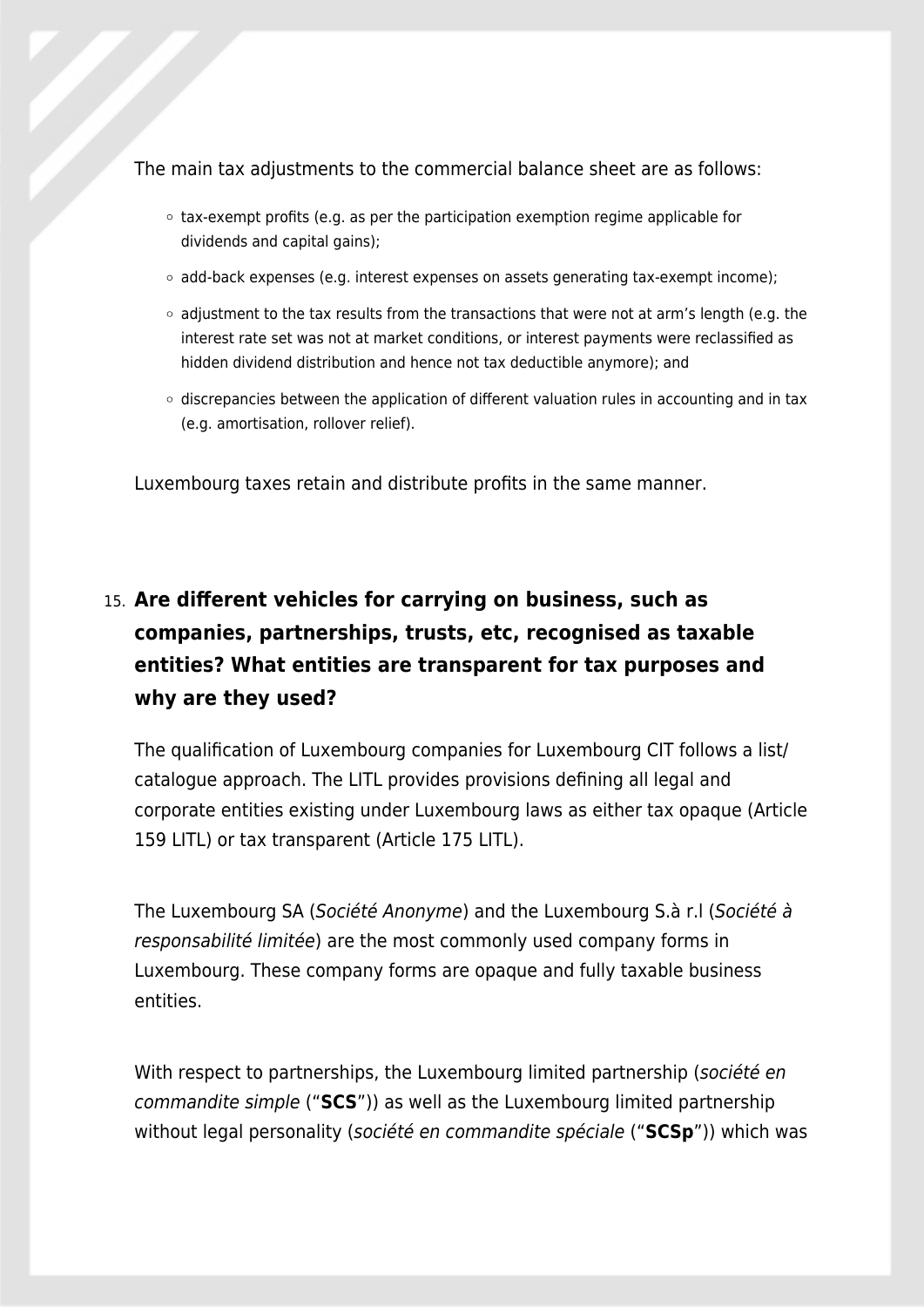introduced into Luxembourg law in 2013, are frequently used. The partnerships as mentioned before are tax transparent not being subject to corporate tax in Luxembourg. Taxation occurs at the level of the partners.

The SCSp is mainly used for the structuring of funds and real estate transactions, providing more flexible solutions compared to other corporate forms.

Luxembourg provides a wide range of investment vehicles. Luxembourg investment funds such as the Specialised Investment Fund ("**SIF**"), the Reserved Alternative Investment Fund ("**RAIF**") or the investment company into risk capital ("**SICAR**") have favorable tax regimes.

From a Luxembourg point of view, a SIF is a taxpayer but not subject to tax as its income is fully exempt from Luxembourg CIT.

Depending on their performed activity, RAIFs are subject to either the same income tax exemption regime as SIFs or the same tax regime as SICARs.

The SIF as well the RAIF are unrestricted with respect to eligible assets and can be used for all investment purposes.

The tax regime of SICARs depends on the chosen legal form. SICARs established in form of a SCS or SCSp are tax transparent and thus not subject to tax.

SICARs established in the form of an SA or an S.à r.l are fully taxable entities being subject to CIT. However, income resulting from securities that represent the risk capital held as well as income resulting from the transfer, contribution or liquidation of these assets does not constitute taxable income and is thus fully tax exempt.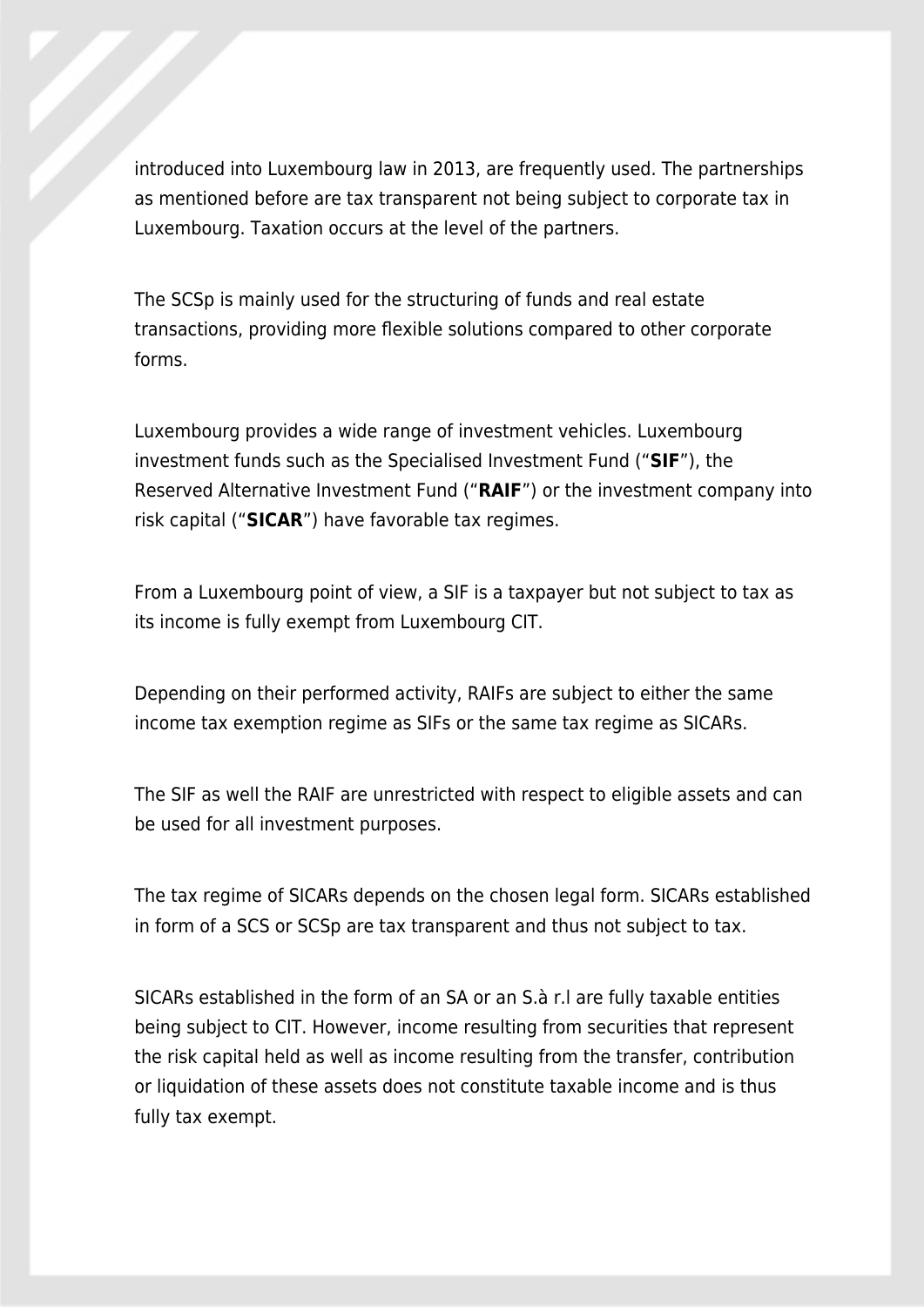SICARs are designed for investments in private equity and venture capital.

In principle, SICARs established under the corporate form benefit from the Luxembourg double tax treaty network. However, UCITS, SIFs and RAIF may or may not benefit from the provisions of a double tax treaty. Such benefit is to be checked on a case-by-case basis.

## 16. **Is liability to business taxation based upon a concept of fiscal residence or registration? If so what are the tests?**

With regard to CIT and according to Article 159 of the LITL, commercial companies are considered as taxpayer residents in Luxembourg, being subject to corporate income tax on their worldwide profits, if their statutory seat or central administration is located in the Grand-Duchy of Luxembourg.

For MBT purposes, the tax applies to all companies carrying on commercial activities in Luxembourg.

# 17. **Are there any special taxation regimes, such as enterprise zones or favourable tax regimes for financial services or co-ordination centres, etc?**

In 2017, Luxembourg opened the so called Freeport. The Freeport offers safe and secure storage for works of art, precious metals, wines, antiques, jewels, documents and archives (physical and digital), collection cars and other valuables.

For the goods as stored in the Freeport, a special VAT regime applies. In this respect and in line with the EU Customs and Tax Regulation, VAT and custom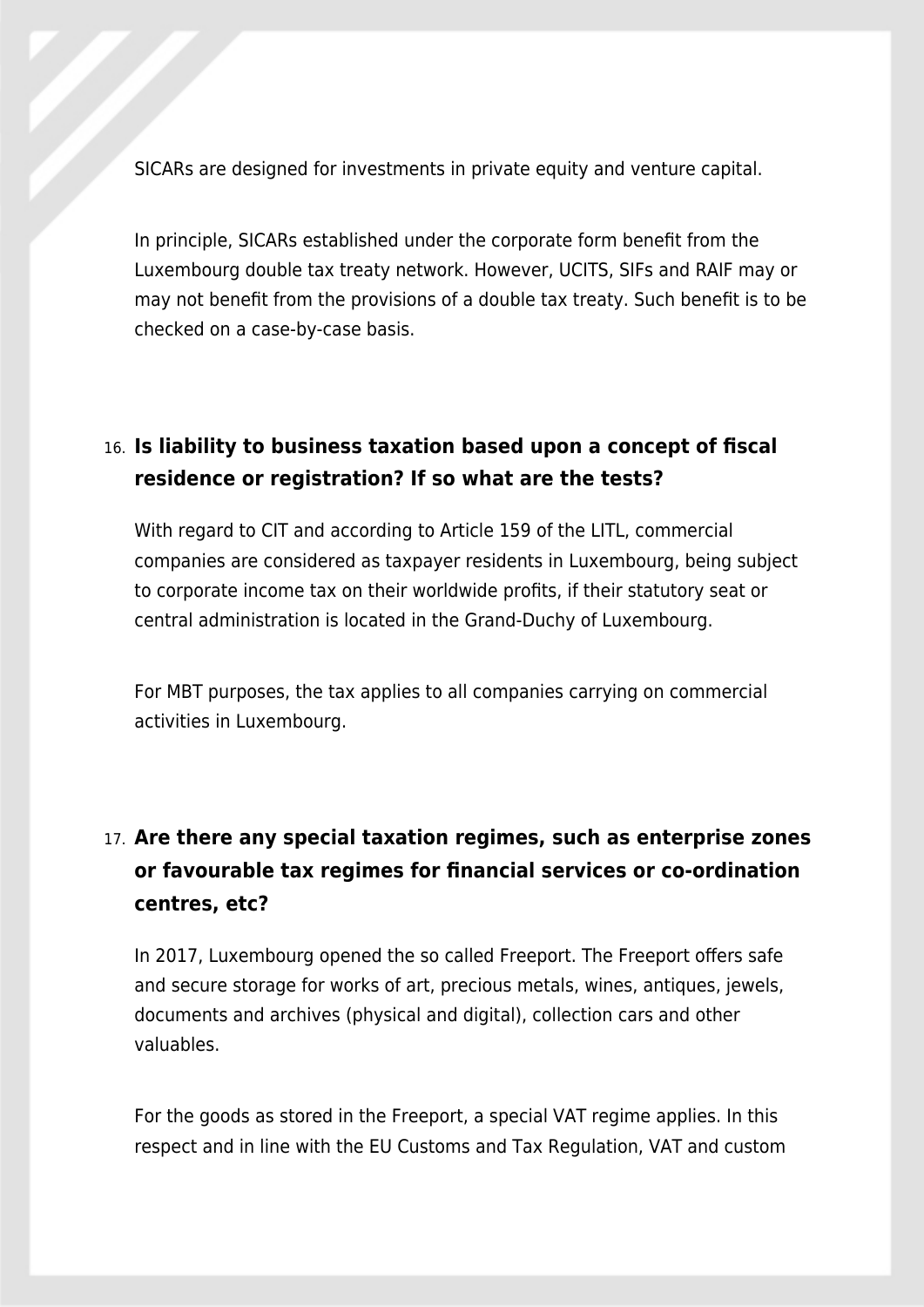duties are suspended on goods introduced into the free zone from third countries or originating in the EU. The special tax regime is applicable as long as the goods remain stored in the Freeport.

Another interesting tax regime worth mentioning – next to the one applying to Luxembourg investment funds – is the one applying to securitisation companies. Under the LITL, payments or commitments to pay by a securitisation company to its investors (including shareholders) qualifiy as a tax deductible expense, so that the taxable basis of such company can be nil. That being said, careful attention should be paid to the impact of the ATAD 1 and 2 rules on securitisation structures.

### 18. **Are there any particular tax regimes applicable to intellectual property, such as patent box?**

Luxembourg reintroduced in 2018 in its LITL the new IP box regime that is now in line with the BEPS recommendations. In addition, the Luxembourg tax authorities published a circular on 28 June 2019, L.I.R. n° 50ter/1, clarifying the patent box.

Under the new Article 50ter LITL, 80% of the income derived from the commercialisation of certain intellectual property ("IP") rights is exempt, as well as fully exempt from NWT. The new rules are applicable as from the fiscal year 2018. Qualifying assets include the following IP rights:

- $\circ$  patents (broadly defined) and functionally equivalent rights that are legally protected by utility models, extensions of patent protection for certain drugs and phyto-pharmaceutical products, plant breeder's rights, and orphan drug designations; and
- copyrighted software.

In line with the BEPS – Action 5 recommendations, marketing-related IPs can no longer benefit from the IP box regime.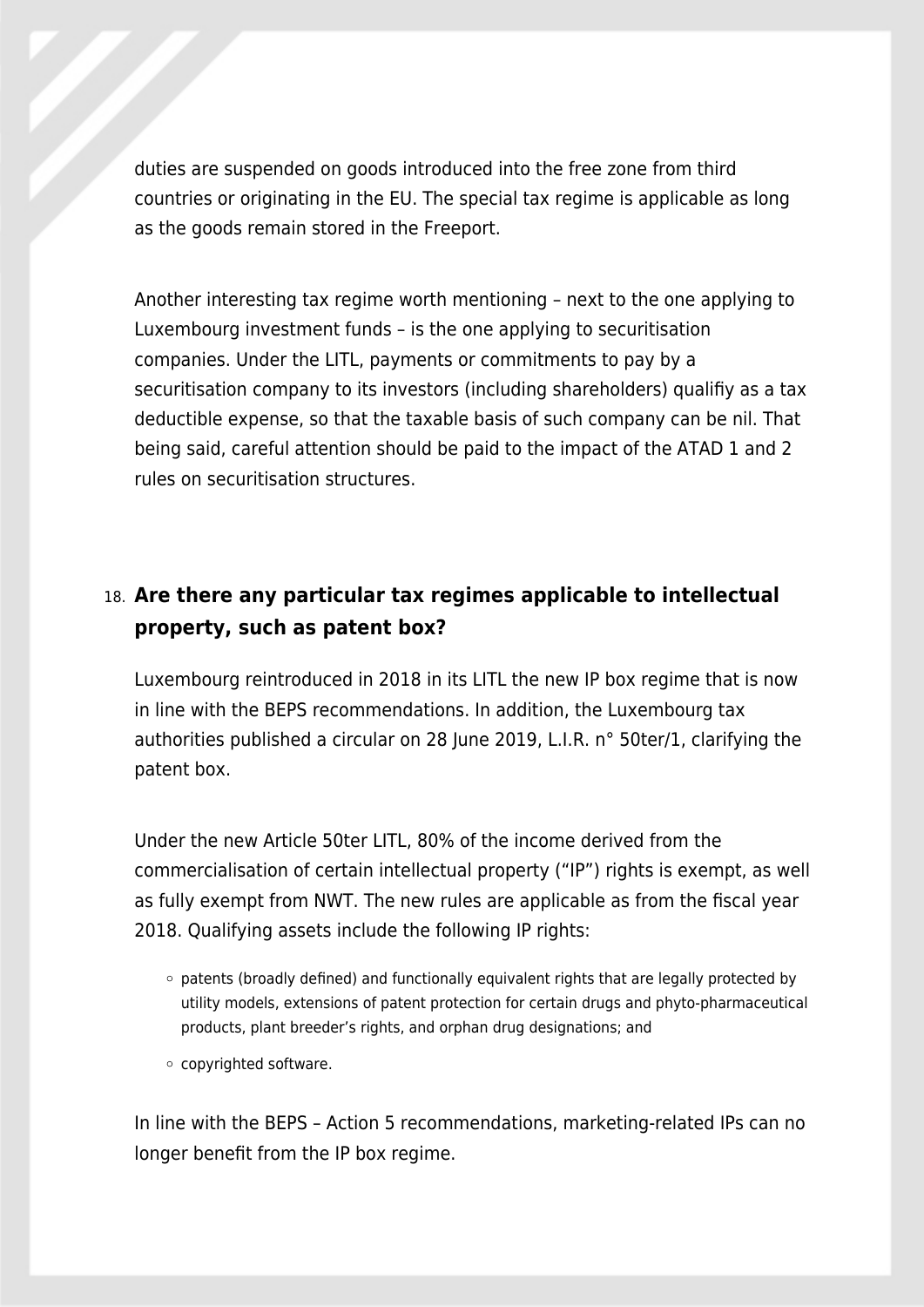#### Qualifying income includes the following:

- $\circ$  income derived from the use of, or a concession to use, qualifying IP rights (i.e. royalty income);
- $\circ$  IP income embedded in the sales price of products or services directly related to the eligible IP asset. The principles of Article 56bis LITL must be used to separate income unrelated to the IP (e.g. marketing and manufacturing returns);
- $\circ$  capital gains derived from the sale of the qualifying IP rights; and
- o indemnities based on an arbitration ruling or a court decision directly linked to a breach of a qualifying IP right.

The regime applies on a net income basis, meaning that expenses relating to the qualifying IP assets need to be deducted from the gross qualifying income. The proportion of qualifying net income entitled to the benefits will be determined based on the ratio of qualifying expenditures and overall expenditures (nexus ratio). The previously-qualifying IP assets can continue to benefit from the old regime during the grandfathering period, running until 30 June 2021.

19. **Is fiscal consolidation employed or a recognition of groups of corporates for tax purposes and are there any jurisdictional limitations on what can constitute a group for tax purposes? Is a group contribution system employed or how can losses be relieved across group companies otherwise?**

1. Fiscal unity for direct tax purposes

Luxembourg allows a group of companies to apply a fiscal unity (or tax consolidation). Under such regime, the respective taxable profits of each company in the consolidated group are pooled or offset to be taxed on the aggregate amount, which means that the group is effectively treated as a single taxpayer.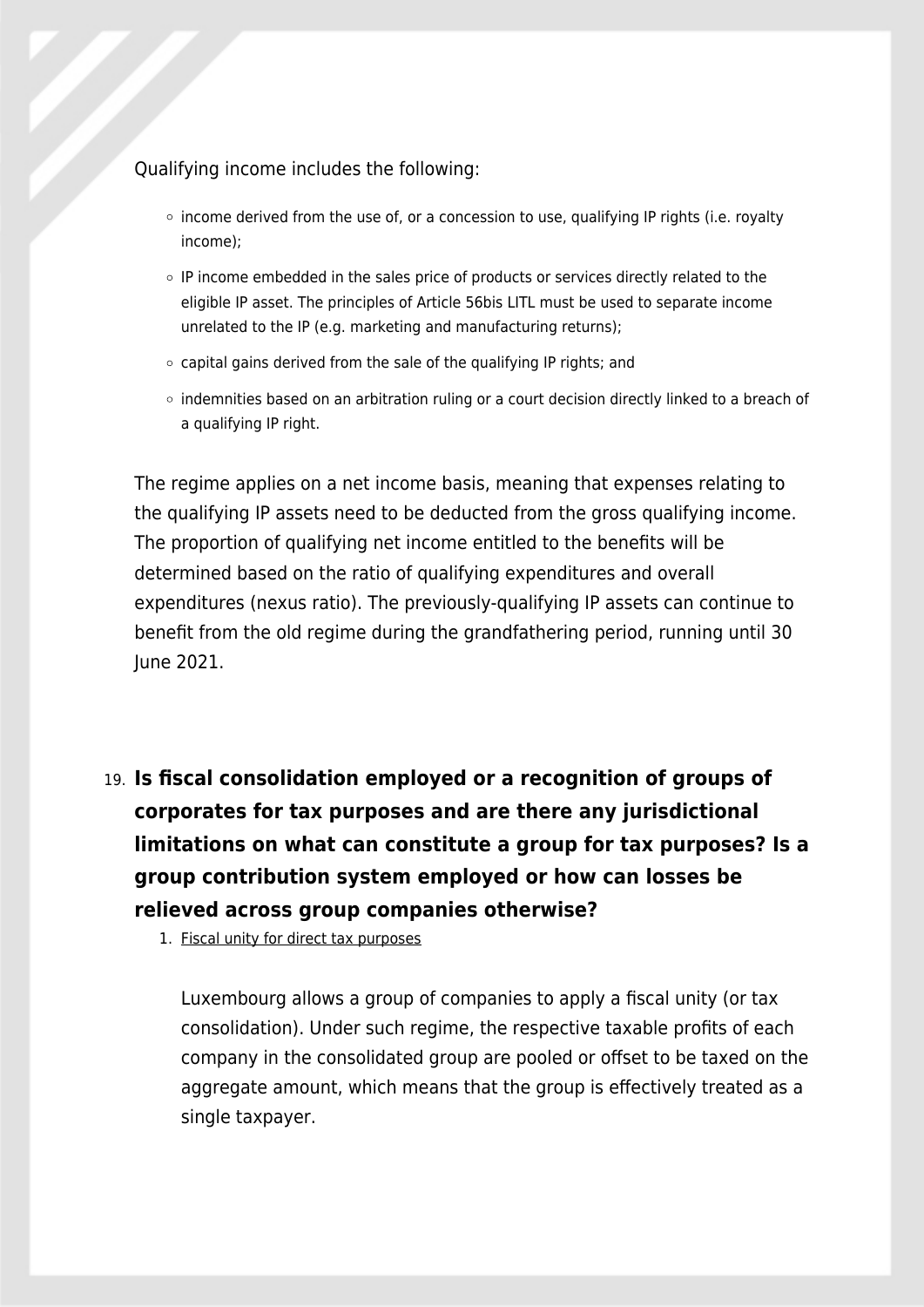Generally, the conditions to qualify for a fiscal unity are as follows:

- each company that is part of the tax unity is a Luxembourg resident fully taxable company (the top entity may be a Luxembourg permanent establishment of a fully taxable non-resident company) (the "**Eligible Company**");
- at least 95% of each subsidiary's capital is directly or indirectly held by an Eligible Company;
- each company's fiscal year starts and ends on the same date; and
- the fiscal unity is applied for at least five financial years.

The taxable income/loss of the fiscal unity is calculated as the sum of the taxable income/loss of each constitutive entity. The vertical fiscal unity regime has been extended since 1 January 2016 in accordance with the CJEU case law in particular to allow horizontal integrations. Eligible Companies (at least two Luxembourg companies) that are held by a common parent established in any European Economic Area country and subject to tax comparable to Luxembourg's CIT in its country of residence are now also permitted to form a fiscal unity. Companies consolidated for CIT are also automatically consolidated for MBT. However, there is no tax consolidation for NWT purposes.

Securitisation entities and venture capital companies are excluded from the possibility to form a fiscal unity in order to prevent tax evasion schemes.

#### 2. VAT group

Since mid-2018, Luxembourg introduced a revised VAT group regime (in line with the CJEU Skandia case (C-7/13). Such VAT group regime treats all of the transactions between its members as "out of the scope" of the VAT. One of the major differences between the new and the former regime is that the VAT group regime is restricted to persons established in Luxembourg and Luxembourg branches of foreign companies, whereas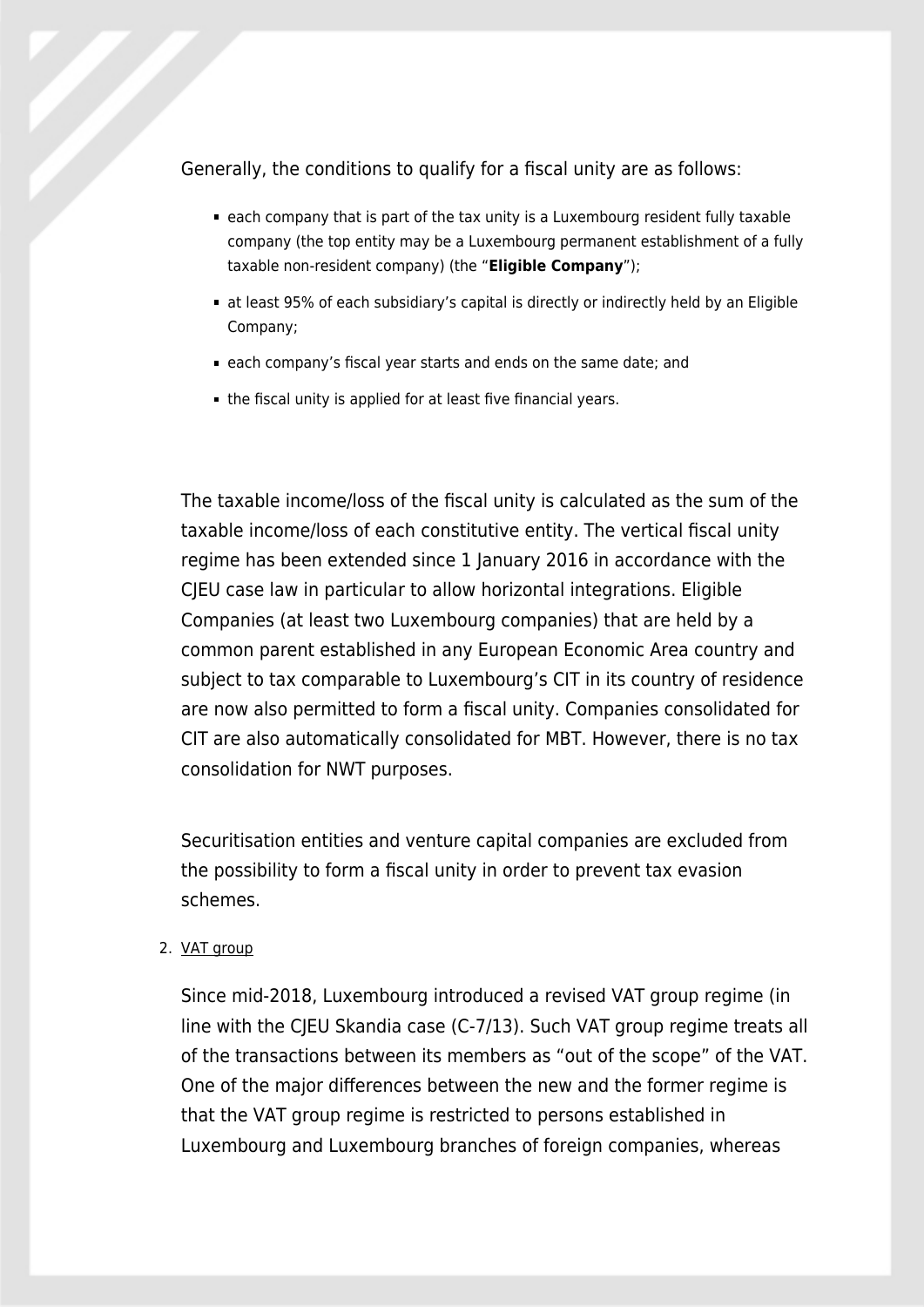the former regime allowed for grouping with other Member States of the EU.

Companies wishing to benefit from the VAT group regime must generally meet three requirements proving their bound: there must be (i) an economic (ii) financial and (iii) organisational link with the other VAT group company(ies).

#### 20. **Are there any withholding taxes?**

Dividends paid to residents as well as non-residents are in principle subject to a 15% withholding tax ("**WHT**") in Luxembourg. It is possible, however, to benefit either from a reduced rate or an exemption under a double tax treaty or from the domestic participation exemption regime.

Domestic participation exemption is granted if, at the time of the dividend distribution:

- $\circ$  the parent company is a Luxembourg fully taxable company, or a resident company of a Member State of the EU as defined in Article 2 of the PSD, or a Swiss resident capital company that is subject to an income tax in Switzerland without being exempt from tax, or a foreign joint-stock company which is subject in its country of residence to an income tax regime corresponding to the Luxembourg CIT;
- $\circ$  said company holds or commits to hold a participation of at least 10% (or with an acquisition price of at least EUR 1.2 million) in the nominal share capital of the distributing company; and
- $\circ$  such qualifying participation has been held for an uninterrupted period of at least 12 months.

If the shareholder is an EU company within the scope of the PSD, the exemption applies subject to the additional specific GAAR below:

 $\circ$  the EU parent company is not used for the main purpose or as one of the main purposes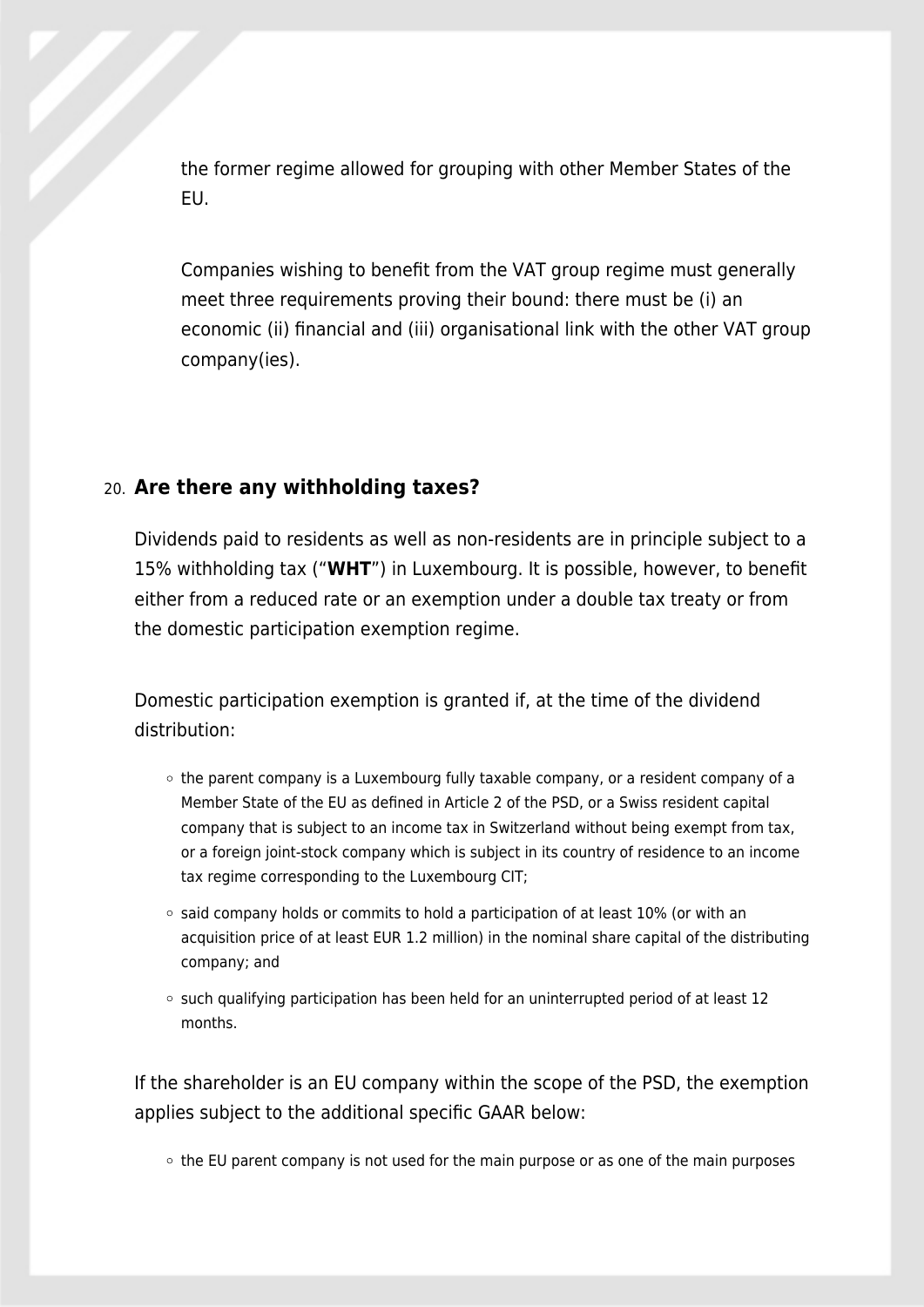of obtaining a tax advantage that defeats the object of the PSD.

Liquidation proceeds are not subject to dividend WHT. If properly structured a partial liquidation may as well not be subject to the WHT. In addition dividend payments made by certain type of vehicles, e.g. SPFs, SICAV, SICAR and securitisation vehicles are not subject to WHT.

There has been no WHT on royalties in Luxembourg since 1 January 2004. Furthermore, there is no WHT on arm's length interest payments in Luxembourg. Interest paid under certain hybrid instruments or not at arm's length may be subject to a 15% WHT if reclassified as dividend payments by the tax authorities.

### 21. **Are there any recognised environmental taxes payable by businesses?**

According to the latest Eurostat report, Luxembourg has collected the lowest shares of environmental tax revenue in the European Union. Following this, there is no recognizable environmental tax payable by businesses.

### 22. **Is dividend income received from resident and/or non-resident companies exempt from tax? If not, how is it taxed?**

Dividend income received by a Luxembourg resident company is included in its taxable basis and fully taxable, unless a domestic or treaty exemption applies.

Under the domestic participation exemption, dividend income (and liquidation proceeds) is exempt if, at the time the income is put at the disposal of the taxpayer: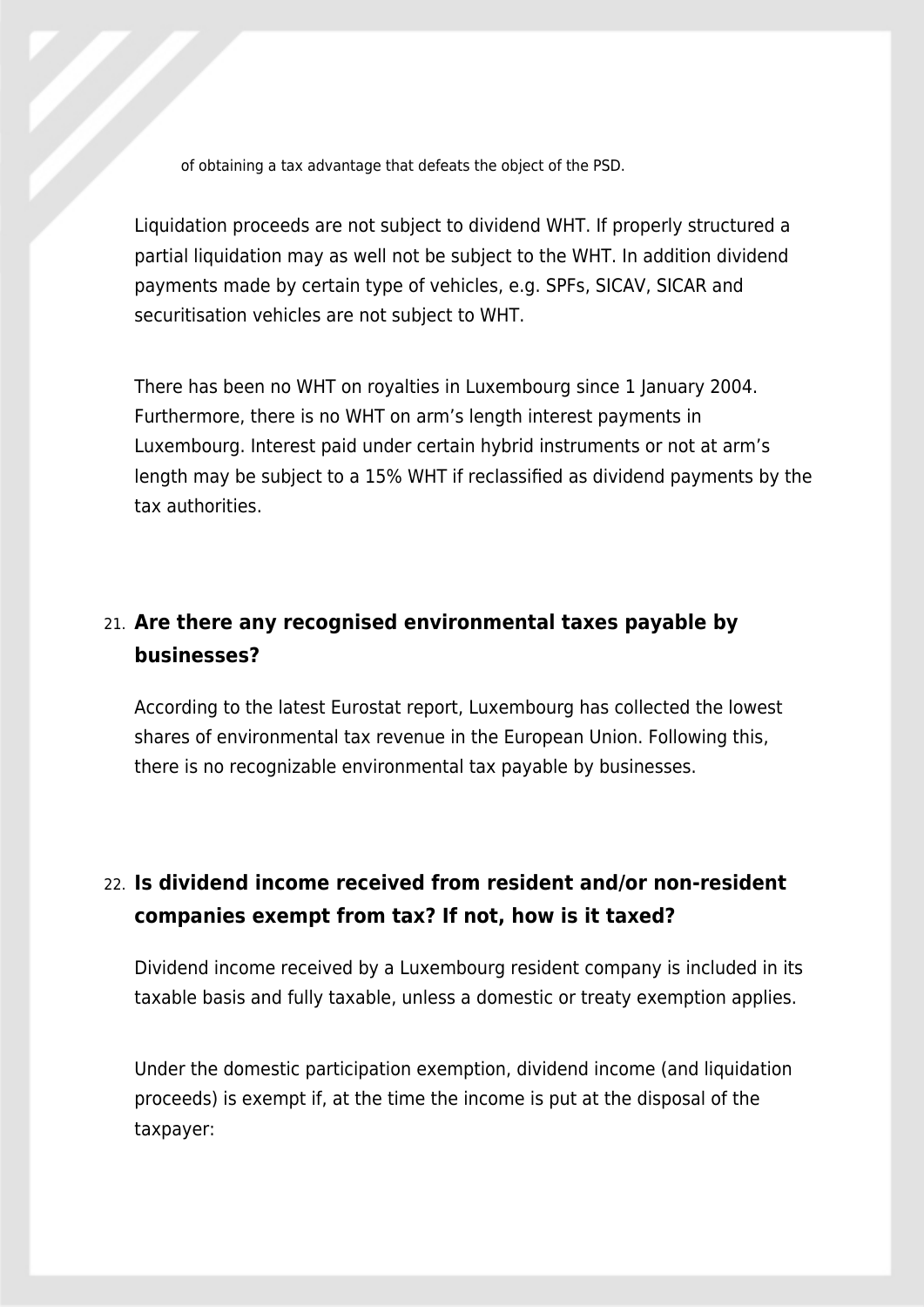- $\circ$  the subsidiary entity is (i) a Luxembourg resident entity fully subject to Luxembourg income taxes, (ii) an entity resident in a Member State of the European Union (as defined in Article 2 of the PSD), or (iii) a non-resident capital company liable to an income tax in its country of residence comparable to the Luxembourg CIT;
- $\circ$  the Luxembourg company holds a direct participation representing at least 10% of the nominal paid-up share capital of its subsidiary (or if below 10%, a direct participation having an acquisition price of at least EUR 1.2 million); and
- $\circ$  it has held (or commits itself to hold) such qualifying participation for an uninterrupted period of at least 12 months.

If the dividends are distributed by an EU subsidiary which is listed in Article 2 of the PSD, the exemption applies subject to the two additional conditions below:

- o the EU subsidiary is not used for the main purpose or as one of the main purposes of obtaining a tax advantage that defeats the object of the PSD (GAAR); and
- o the dividend/profit distribution from the EU subsidiary have not been deducted from its taxable base (anti-hybrid rule).

### 23. **If you were advising an international group seeking to re-locate activities from the UK in anticipation of Brexit, what are the advantages and disadvantages offered?**

It should be noted that Luxembourg is an important European financial centre – the second largest investment fund centre after the United States – having close ties with the UK, and more especially with London. It is anticipated that the Brexit will thus affect Luxembourg adversely.

On the other hand, Luxembourg is a stable political country with a strong and growing economy. With its AAA ranking, it is a reputable jurisdiction to implement and relocate financial and investment activities.

For foreign investors, Luxembourg offers many advantages through low tax rates, a simple and transparent tax system, a great treaty network, an